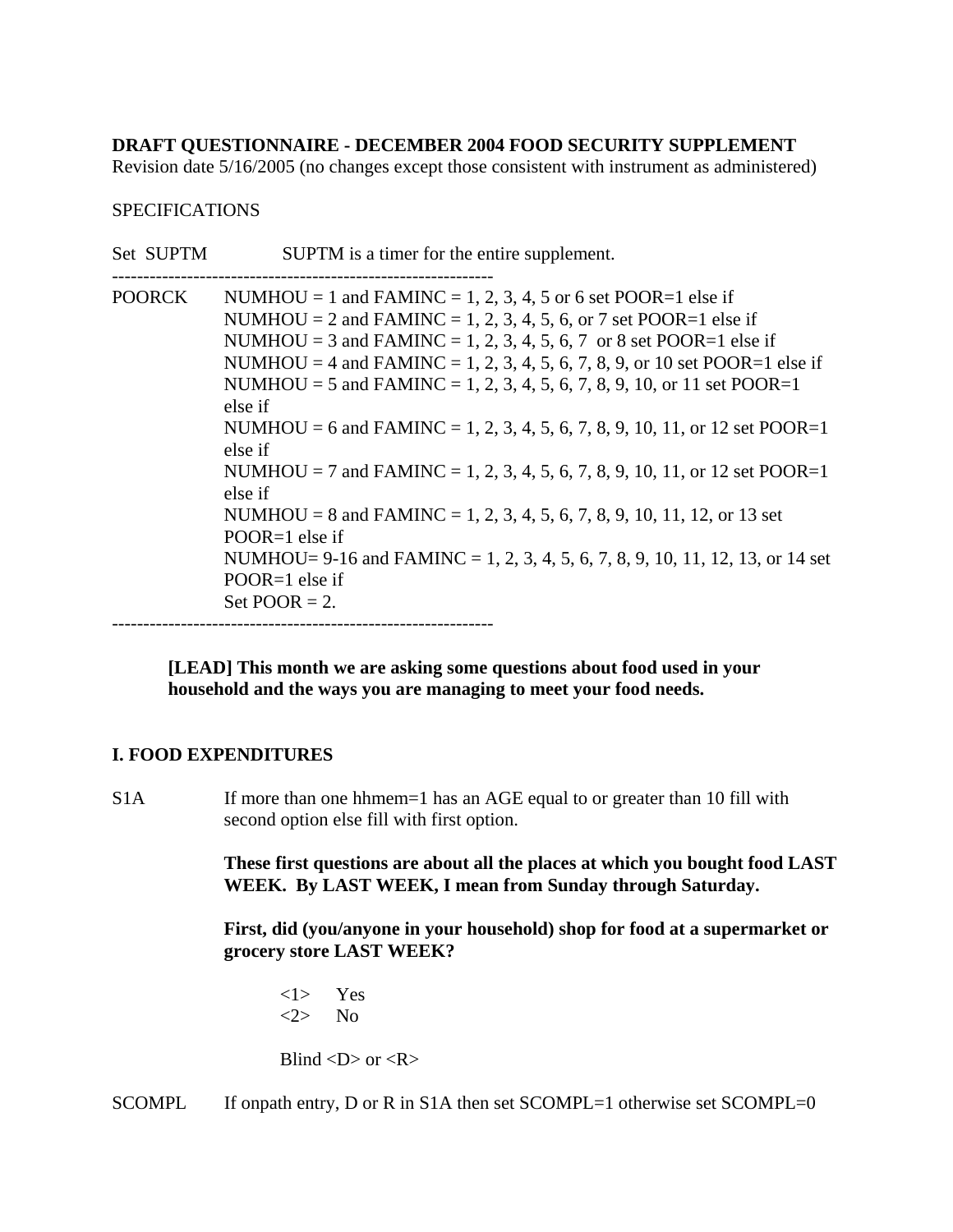S1B If more than one hhmem=1 has an AGE equal to or greater than 10 fill with second option else fill with first option.

> **Think about other places where people buy food, such as meat markets, produce stands, bakeries, warehouse clubs, and convenience stores. Did (you/anyone in your household) buy food from any stores such as these LAST WEEK?**

<1> Yes  $\langle 2 \rangle$  No

Blind  $\langle D \rangle$  or  $\langle R \rangle$ 

S1C If more than one hhmem=1 has an AGE equal to or greater than 6 fill with second option else fill with first option else fill with first option in first parenthetical.

> If one or more hhmem=1 with AGE between 6 and 18 then fill second parenthetical with first option else fill with second option.

**LAST WEEK, did (you/anyone in your household) buy food at a restaurant, fast food place, cafeteria, or vending machine? (Include any children who may have bought food at the school cafeteria).**

<1> Yes <2> No Blind  $\langle D \rangle$  or  $\langle R \rangle$ 

S1D If more than one hhmem=1 has an AGE equal to or greater than 10 fill with second option else fill with first option.

> **Did (you/anyone in your household) buy food from any other kind of place LAST WEEK?**

<1> Yes <2> No

Blind  $\langle D \rangle$  or  $\langle R \rangle$ 

- SCKA If onpath entry of  $\langle 2 \rangle$ ,  $\langle D \rangle$  or  $\langle R \rangle$  in S1A, S1B, S1C and S1D then skip to S8 else go to SLEAD.
- SLEAD **Now I'm going to ask you about the ACTUAL amount you spent on food LAST WEEK in all the places where you bought food. Then, since LAST WEEK may have been unusual for you, I will ask about the amount you**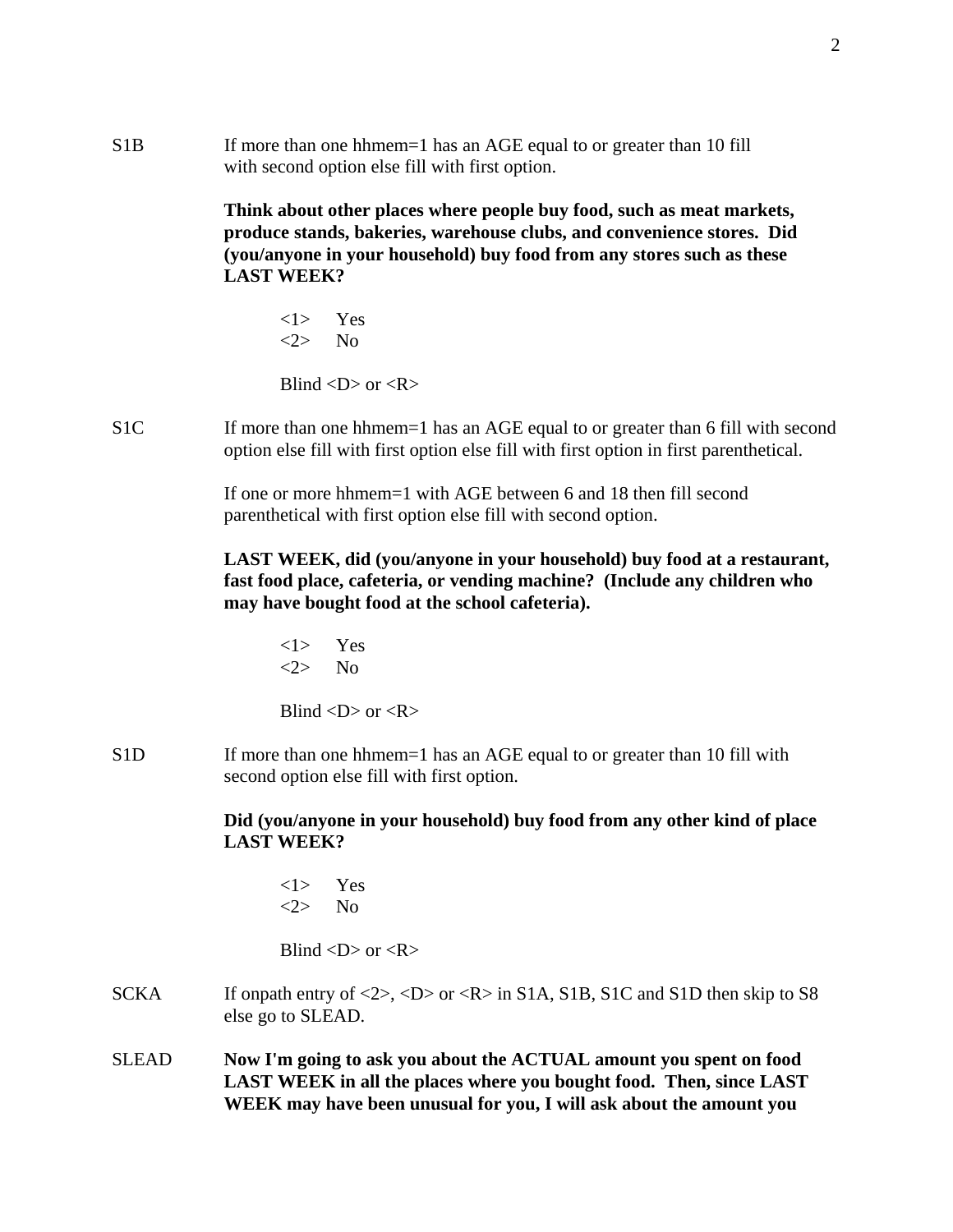### **USUALLY spend.**

<P> Proceed

SCKB If onpath entry of  $\langle 1 \rangle$  in S1A then ask S2 else skip to SCKC.

S2 If more than one hhmem=1 has an AGE equal to or greater than 10 fill with second option else fill with first option.

> If POOR=2 then fill second parenthetical with first option else fill with second option.

**How much did (you/your household) ACTUALLY spend at supermarkets and grocery stores LAST WEEK (including any purchases made with food stamps)?**

ENTER X IF RESPONDENT CAN ONLY GIVE RANGE

 $_{- -1.00}$ 

S2CK If entry of X in S2 goto S2CK1 else store entry in S2O. If S2O is between \$1.00 and \$450.00 go to S3 else if S2O is equal to D or R go to SCKC otherwise go to S2RC.

S2CK1 \*\*\*\*\*\*\*\*\*\*\*\*\*\*\*\*\*\*\*DO NOT READ TO RESPONDENT \*\*\*\*\*\*\*\*\*\*\*

Enter range reported by respondent

 $\frac{1}{2} - 0.00 \text{ to } \frac{1}{2} - 0.00$ 

S2RG Add the entries in S2CK1 and divide by 2. Store the answer in S2O. If S2O is between \$1.00 and \$450.00 go to S3 otherwise go to S2RC.

S2RC \*\*\*\*\*\*\*\*\*\*\*\*\*\*\*\*\*\*DO NOT ASK THE RESPONDENT\*\*\*\*\*\*\*\*\*\*\*\*\*\*\*\*\*\*\*\*

### **AMOUNT SPENT RECORDED AS: (entry in S2O) IS THIS ENTRY CORRECT?**

 $\langle 1 \rangle$  YES (GO TO S3)  $\langle 2 \rangle$  NO (GO TO S2COR)

S2COR \*\*\*\*\*\*\*\*\*\*\*\*\*\*\*\*DO NOT ASK THE RESPONDENT\*\*\*\*\*\*\*\*\*\*\*\*\*\*\*\*\*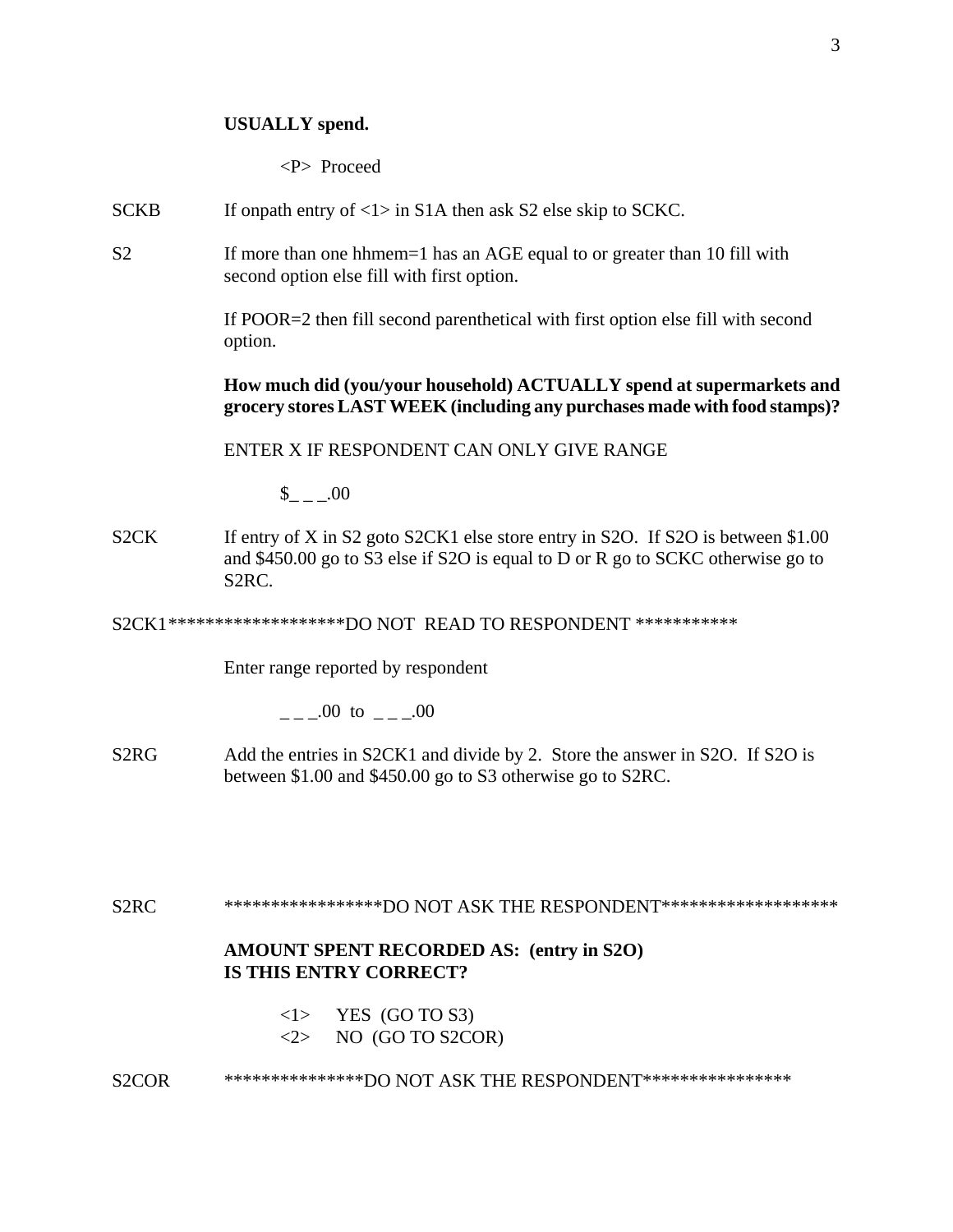### INCORRECT ENTRY WAS RECORDED AS: (entry in S2O) CORRECT ENTRY IS:

- $\frac{1}{2}$  \_ \_00 (store entry in S2O)
- S3 If more than one hhmem=1 has an AGE equal to or greater than 10 fill first parenthetical with second option else fill with first.

# **How much of the (fill with S2O) was for non-food items, such as pet food, paper products, detergents, or cleaning supplies?**

# ENTER X IF RESPONDENT CAN ONLY GIVE RANGE

 $\frac{\text{I}}{\text{I}} = 0.00$ 

Blind  $\langle D \rangle$  or  $\langle R \rangle$ 

S3CK If entry of X in S3 goto S3CK2 else store entry in S3O. Do not allow entry in S3O to be greater than entry in S2O. If S3O is between \$1.00 and \$100.00 or <D> or <R> go to SCKC otherwise go to S3RC.

S3CK2\*\*\*\*\*\*\*\*\*\*\*\*\*\*\*\*\*\*\*DO NOT READ TO ESPONDENT\*\*\*\*\*\*\*\*\*\*\*\*\*\*\*\*\*\*\*\*

Enter range reported by respondent

 $00$  to  $00$ 

- S3RG Add the entries in S3CK2 and divide by 2. Store the answer in S3O. Do not allow entry in S3O to be greater than entry in S2O. If S3O is between \$1.00 and \$100.00 go to SCKC otherwise go to S3RC.
- S3RC \*\*\*\*\*\*\*\*\*\*\*\*\*\*DO NOT ASK THE RESPONDENT\*\*\*\*\*\*\*\*\*\*\*\*\*\*\*\*\*\*\*\*\*\*\*

AMOUNT SPENT RECORDED AS: (entry in S3O) IS THIS ENTRY CORRECT?

| $<$ 1 $>$ | YES (GO TO SCKC) |
|-----------|------------------|
| 2         | NO (GO TO S3COR) |

S3COR \*\*\*\*\*\*\*\*\*\*\*\*\*\*\*DO NOT ASK THE RESPONDENT\*\*\*\*\*\*\*\*\*\*\*\*\*\*\*\*\*\*

INCORRECT ENTRY WAS RECORDED AS: (entry in S3O) CORRECT ENTRY IS: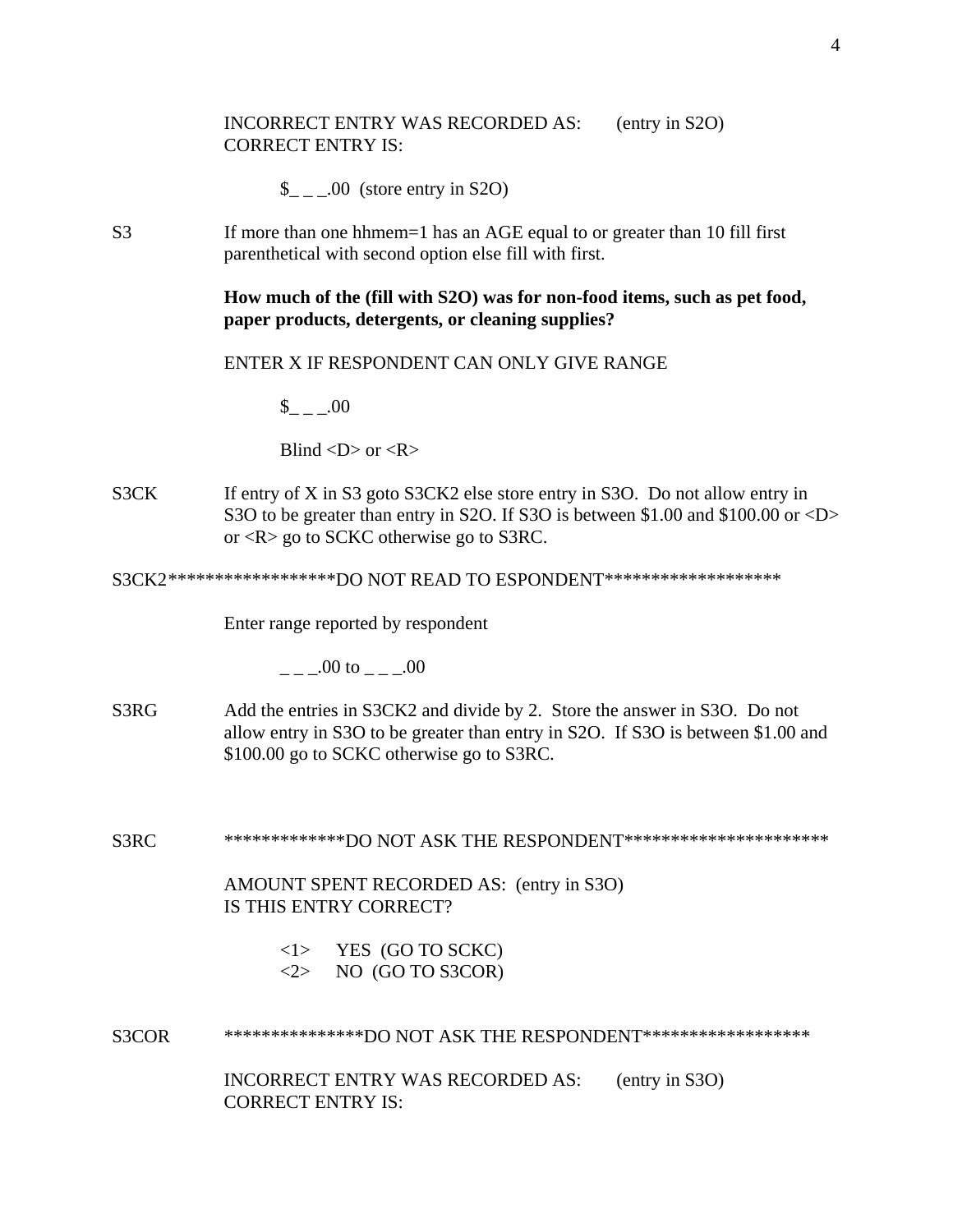Do not allow entry in S3O to be greater than entry in S2O.

- SCKC If onpath entry of  $\langle 1 \rangle$  in S1B then ask S4 else skip to SCKD.
- S4 If more than one hhmem=1 has an AGE equal to or greater than 10 fill with second option else fill with first option.

If POOR=2 then fill second parenthetical with first option else fill with second option.

**How much did (you/your household) spend at stores such as meat markets, produce stands, bakeries, warehouse clubs, and convenience stores LAST WEEK (including any purchases made with food stamps)?** 

ENTER X IF RESPONDENT CAN ONLY GIVE RANGE

 $\$\quad .00$ 

Blind <D> or <R> (GO TO SCKD

- S4CK If entry of X in S4 go to S4CK1 else store entry in S4O. If S4O is between \$1.00 and \$150.00 go to S5 else if S4O is D or R go to SCKD otherwise go to S4RC.
- S4CK1 \*\*\*\*\*\*\*\*\*\*\*\*\*\*\*\*DO NOT READ TO RESPONDENT\*\*\*\*\*\*\*\*\*\*\*\*\*\*\*\*\*\*\*\*\*

Enter range reported by respondent

 $\frac{1}{2} - 0.00100 - 0.000000$ 

- S4RG Add the entries in S4CK1 and divide by 2. Store the answer in S4O. If S4O is between \$1.00 and \$150.00 go to S5 otherwise go to S4RC.
- S4RC \*\*\*\*\*\*\*\*\*\*\*\*\*\*\*\*\*\*DO NOT READ TO RESPONDENT\*\*\*\*\*\*\*\*\*\*\*\*\*\*\*\*\*\*

AMOUNT SPENT RECORDED AS: (entry in S4O) IS THIS ENTRY CORRECT?

> <1> Yes (GO TO S5)  $\langle 2 \rangle$  No (GO TO S4COR)

S4COR \*\*\*\*\*\*\*\*\*\*\*\*\*\*\*DO NOT READ TO RESPONDENT\*\*\*\*\*\*\*\*\*\*\*\*\*\*\*\*\*\*\*\*

INCORRECT ENTRY WAS RECORDED AS: (entry in S4O) CORRECT ENTRY IS: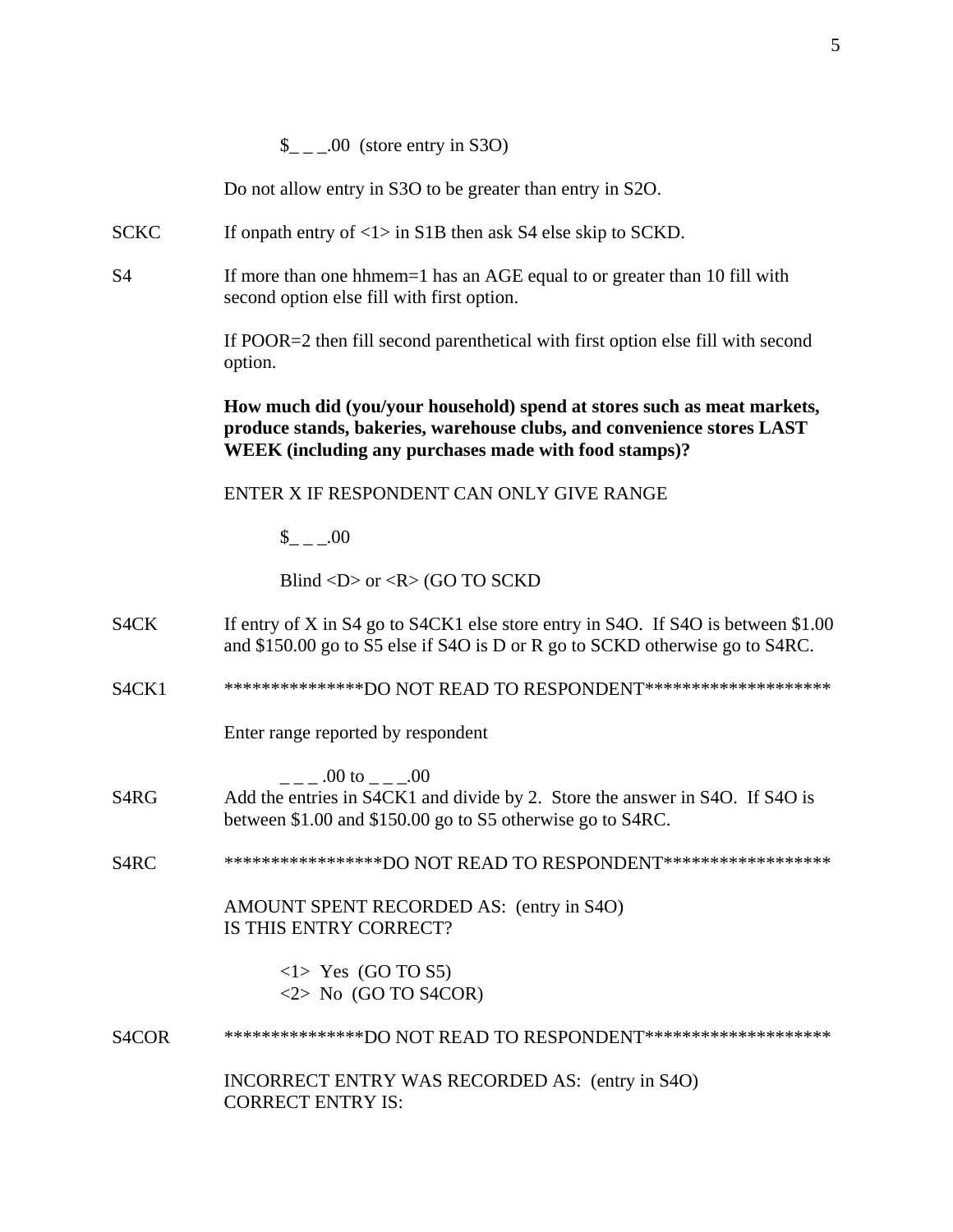|                | $\_{$ _ _ .00 (store entry in S4O)                                                                                                                                                                  |
|----------------|-----------------------------------------------------------------------------------------------------------------------------------------------------------------------------------------------------|
| S <sub>5</sub> | How much of the \$(fill with S4O) was for nonfood items, such as pet food,<br>paper products, detergents, or cleaning supplies?                                                                     |
|                | ENTER X IF RESPONDENT CAN ONLY GIVE RANGE                                                                                                                                                           |
|                | $_{--.00}$                                                                                                                                                                                          |
|                | Blind $\langle D \rangle$ or $\langle R \rangle$                                                                                                                                                    |
| S5CK           | If entry of X in S5 goto S5CK1 else store entry in S5O. Do not allow entry in<br>S5O to be greater than entry in S4O. If S5O is between \$1.00 and \$100.00 or D or<br>R go to SCKD else go to S5RC |
| S5CK1          | ****************DO NOT ASK THE RESPONDENT******************                                                                                                                                         |
|                | Enter range reported by respondent                                                                                                                                                                  |
|                |                                                                                                                                                                                                     |
| S5RG           | Add the entries in S5CK1 and divide by 2. Store the answer in S5O. Do not<br>allow entry in S5O to be greater than entry in S4O. If S5O is between \$1.00 and<br>100.00 go to SCKD else go to S5RC. |
| S5RC           | ****************DO NOT ASK THE RESPONDENT****************                                                                                                                                           |
|                | AMOUNT SPENT RECORDED AS : (entry in S5O)<br>IS THIS ENTRY CORRECT?                                                                                                                                 |
|                | Yes (GO TO SCKD)<br><1><br>No (GO TO S5COR)<br>$<\!\!2\!\!>$                                                                                                                                        |
| S5COR          | ****************DO NOT ASK THE RESPONDENT********************                                                                                                                                       |
|                | <b>INCORRECT ENTRY WAS RECORDED AS:</b><br>(entry in S5O)<br><b>CORRECT ENTRY IS:</b>                                                                                                               |
|                | $\_{$ _ _ .00 (store entry in S5O)                                                                                                                                                                  |
|                | Do not allow entry in S5O to be greater than entry in S4O.                                                                                                                                          |
| <b>SCKD</b>    | If entry of $\langle 1 \rangle$ in S1C then ask S6 else skip to SCKE                                                                                                                                |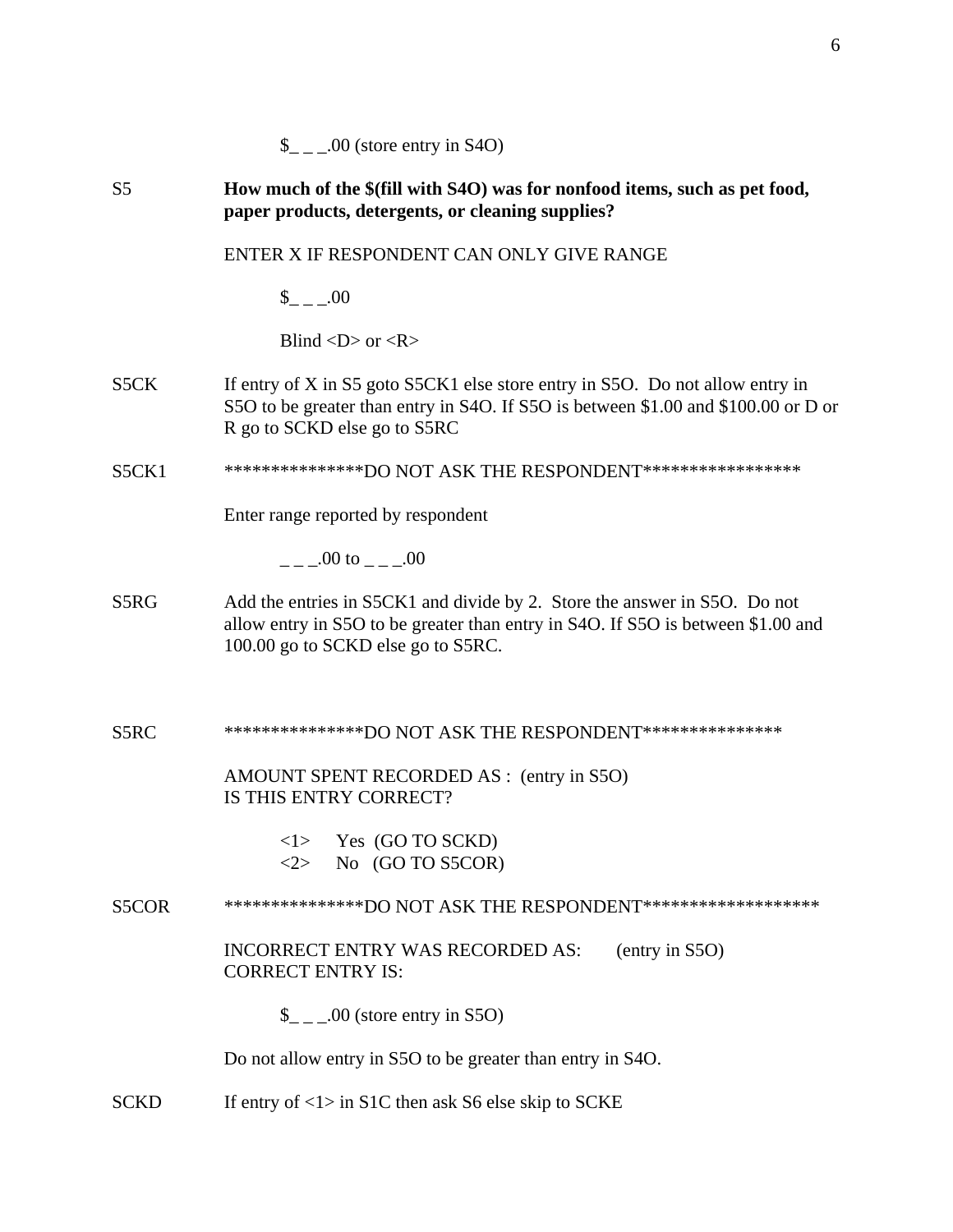S6 If more than one hhmem=1 has an AGE equal to or greater than 10 fill with second option else fill with first option.

### **How much did (you/your household) spend for food at restaurants, fast food places, cafeterias, and vending machines LAST WEEK?**

ENTER X IF RESPONDENT CAN ONLY GIVE RANGE

 $$ 00$ 

Blind  $\langle D \rangle$  or  $\langle R \rangle$ 

S6CK If entry of X in S6 goto S6CK1 else store entry in S6O. If S6O is between \$1.00 and \$200.00 or D or R go to SCKE else go to S6RC.

S6CK1 \*\*\*\*\*\*\*\*\*\*\*\*\*\*\*\*DO NOT ASK THE RESPONDENT\*\*\*\*\*\*\*\*\*\*\*\*\*\*\*\*\*

Enter range reported by respondent

 $.00 \text{ to } .00$ 

- S6RG Add the entries in S6CK1 and divide by 2. Store the answer in S6O. If S6O is between \$1.00 and \$200.00 go to SCKE else go to S6RC.
- S6RC \*\*\*\*\*\*\*\*\*\*\*\*\*\*\*\*DO NOT ASK THE RESPONDENT\*\*\*\*\*\*\*\*\*\*\*\*\*\*\*\*\*

AMOUNT SPENT RECORDED AS : (entry in S6O) IS THIS ENTRY CORRECT?

> $\langle$ 1> Yes (GO TO SCKE)  $\langle 2 \rangle$  No (GO TO S6COR)

S6COR \*\*\*\*\*\*\*\*\*\*\*\*\*\*\*DO NOT ASK THE RESPONDENT\*\*\*\*\*\*\*\*\*\*\*\*\*\*\*\*\*\*\*\*\*

INCORRECT ENTRY WAS RECORDED AS: (entry in S6O) CORRECT ENTRY IS:

 $\frac{\S}{\S}$  \_ \_ .00 (store entry in S6O)

- SCKE If entry of  $\langle 1 \rangle$  in S1D then ask S7 else skip to SCKF.
- S7 If more than one hhmem=1 has an AGE equal to or greater than 10 fill with second option else fill with first option.

**How much did (you/your household) spend for food at any other kind of**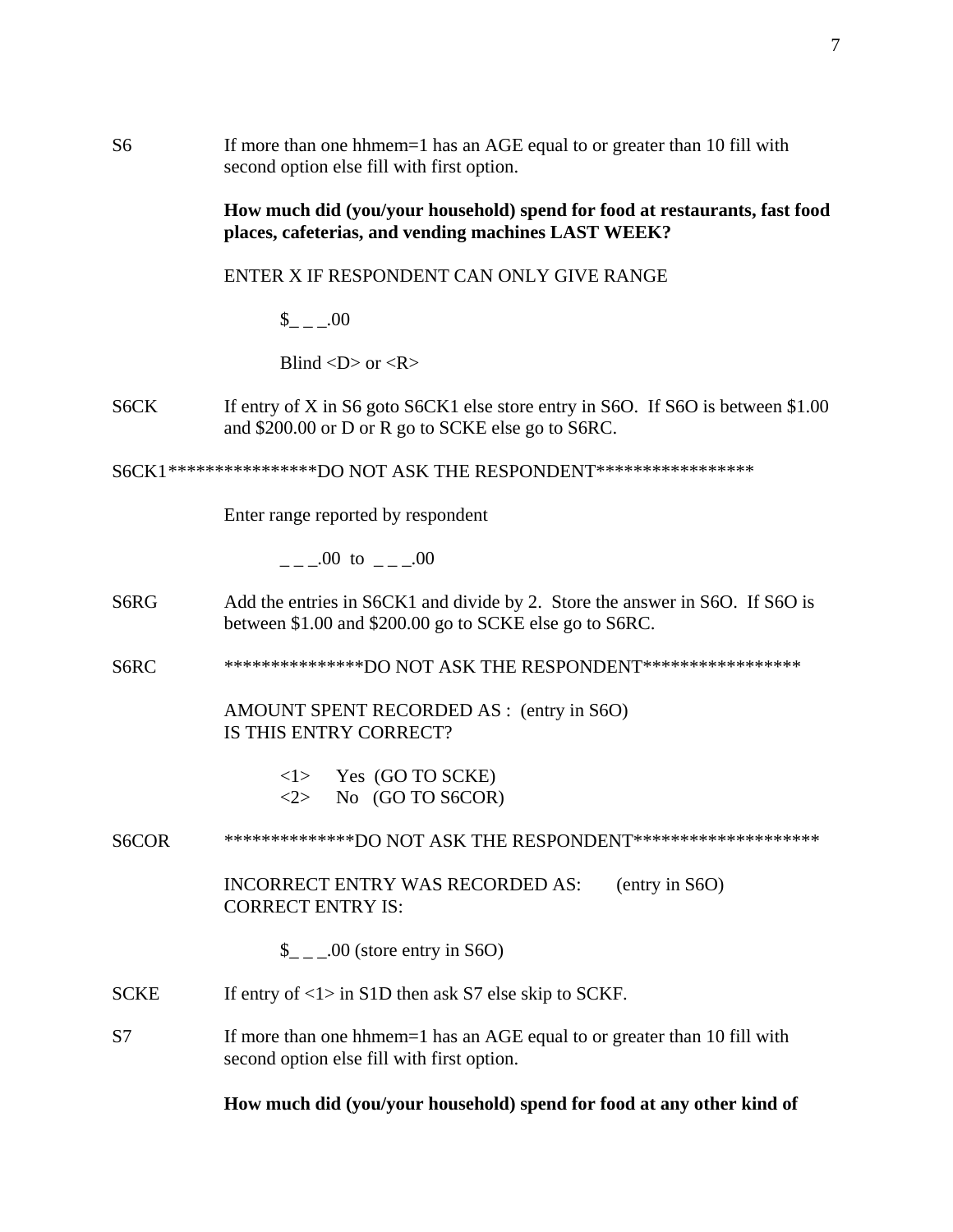#### ENTER X IF RESPONDENT CAN ONLY GIVE RANGE

 $_{\sim}$   $.00$ 

Blind  $\langle D \rangle$  or  $\langle R \rangle$ 

- S7CK If entry of X in S7 goto S7CK1 else store entry in S7O. If S7O is between \$1.00 and \$150.00 or equal to D or R goto SCKF otherwise go to S7RC.
- S7CK1 \*\*\*\*\*\*\*\*\*\*\*\*\*\*\*\*\*\*\*\*DO NOT READ TO RESPONDENT\*\*\*\*\*\*\*\*\*\*\*\*\*\*\*\*\*\*

Enter range reported by respondent

 $.00 \text{ to } .00$ 

- S7RG Add the entries in S7CK1 and divide by 2. Store the answer in S7O. If S7O is between \$1.00 and \$150.00 go to SCKF otherwise go to S7RC.
- S7RC \*\*\*\*\*\*\*\*\*\*\*\*\*\*DO NOT ASK THE RESPONDENT\*\*\*\*\*\*\*\*\*\*\*\*\*\*\*\*\*\*\*\*\*\*\*

AMOUNT SPENT RECORDED AS: (entry in S7O) IS THIS ENTRY CORRECT?

| < l >           | YES (GO TO SCKF) |
|-----------------|------------------|
| $< \!\!2 \!\!>$ | NO (GO TO S7COR) |

S7COR \*\*\*\*\*\*\*\*\*\*\*\*\*\*\*DO NOT ASK THE RESPONDENT\*\*\*\*\*\*\*\*\*\*\*\*\*\*\*\*\*\*\*\*

INCORRECT ENTRY WAS RECORDED AS: (entry in S7O) CORRECT ENTRY IS:

 $\frac{\S}{\S}$  \_ \_ .00 (store entry in S7O)

- SCKF If any amounts 0 or over in S2O, S4O, S6O or S7O then add together and store in SFDAMT. If any amounts 0 or over in S3O or S5O, then add these together and store in SNFAMT. Subtract SNFAMT from SFDAMT and store the result in S8O.
- S8 If (entry of D or R in S2, S4, S6, and S7) or (S8O equals 0) or (onpath entry of  $\langle 2 \rangle$ ,  $\langle D \rangle$ , or  $\langle R \rangle$  in S1A, S1B, S1C and S1D) then fill first parenthetical with first option else fill with second option.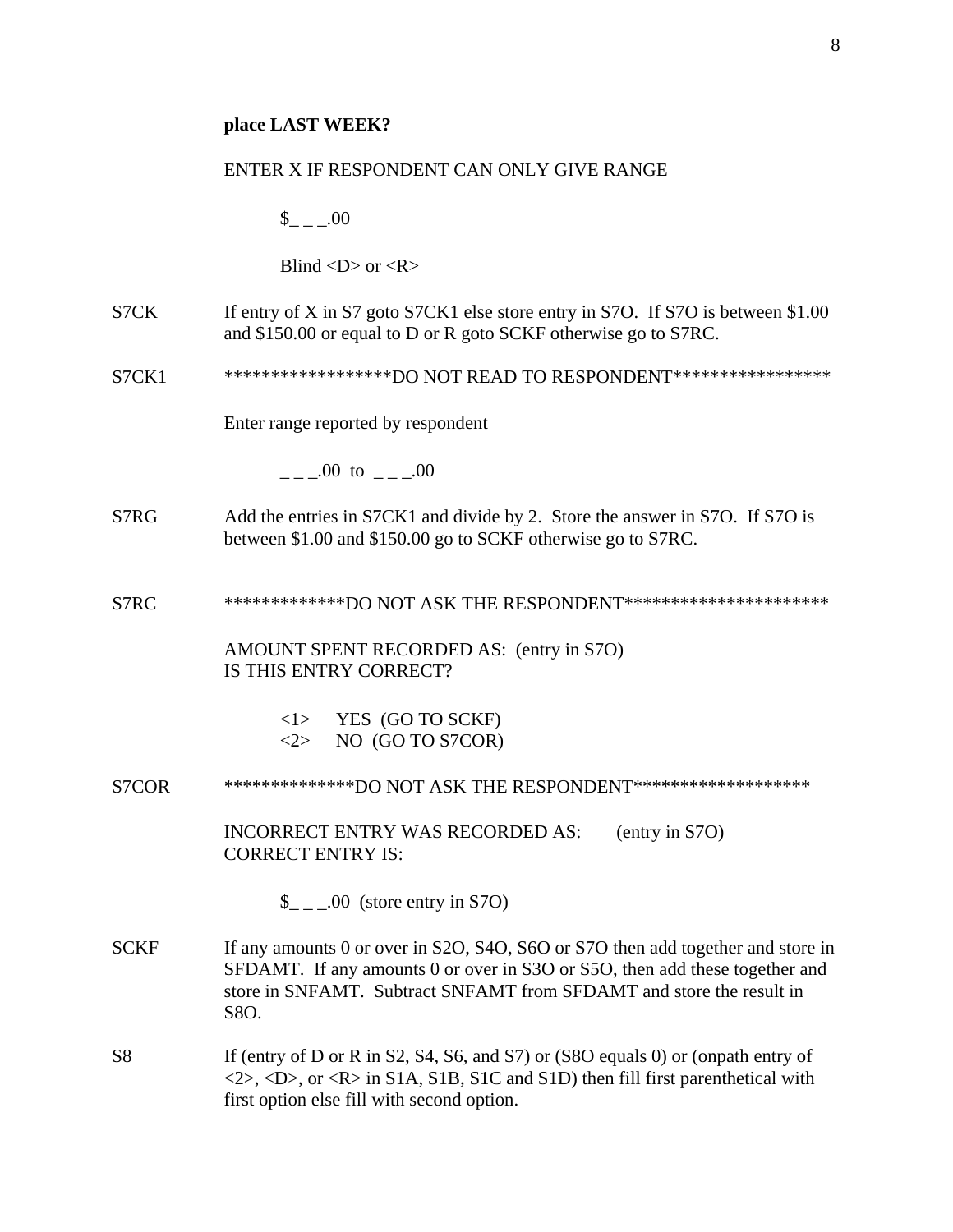If more than one hhmem=1 has an AGE equal to or greater than 10 fill remaining parentheticals with second option else fill with first.

If POOR= 2 fill last parenthetical with first option else fill with second option.

**(Let's see, it seems that (you/your household) did not buy any food LAST WEEK. /Let's see, (you/your household) spent about (fill with S8O) on food LAST WEEK.) Now think about how much (you/your household) USUALLY (spend/spends). How much (do you/does your household) USUALLY spend on food at all the different places we've been talking about IN A WEEK? (Please include any purchases made with food stamps). Do not include nonfood items such as pet food, paper products, detergent or cleaning supplies.** 

ENTER X IF RESPONDENT CAN ONLY GIVE A RANGE

 $_{- - -1}$ .00

Blind  $\langle D \rangle$  or  $\langle R \rangle$ 

S8CK If entry of D or R in S8 go to S9. If entry of X in S8 goto S8CK1 else store entry in S8OU. If S8OU is between \$1.00 and \$450.00 go to S8B otherwise go to S8RC.

S8CK1 \*\*\*\*\*\*\*\*\*\*\*\*\*\*\*\*\*\*\*DO NOT READ TO RESPONDENT\*\*\*\*\*\*\*\*\*\*\*\*\*\*\*\*

Enter range reported by respondent

 $\$\qquad 00 \text{ to } \$$  .00

- S8RG Add the entries in S8CK1 and divide by 2. Store the answer in S8OU. If S8OU is between \$1.00 and \$450.00 go to S8B otherwise go to S8RC.
- S8RC \*\*\*\*\*\*\*\*\*\*\*\*\*\*DO NOT ASK THE RESPONDENT\*\*\*\*\*\*\*\*\*\*\*\*\*\*\*\*\*\*\*\*\*

AMOUNT SPENT RECORDED AS: (entry in S8OU) IS THIS ENTRY CORRECT?

 $\langle$ 1> Yes (GO TO S8B)

 $\langle 2 \rangle$  No (GO TO S8COR)

S8COR \*\*\*\*\*\*\*\*\*\*\*\*\*\*DO NOT ASK THE RESPONDENT\*\*\*\*\*\*\*\*\*\*\*\*\*\*\*\*\*\*\*\*\*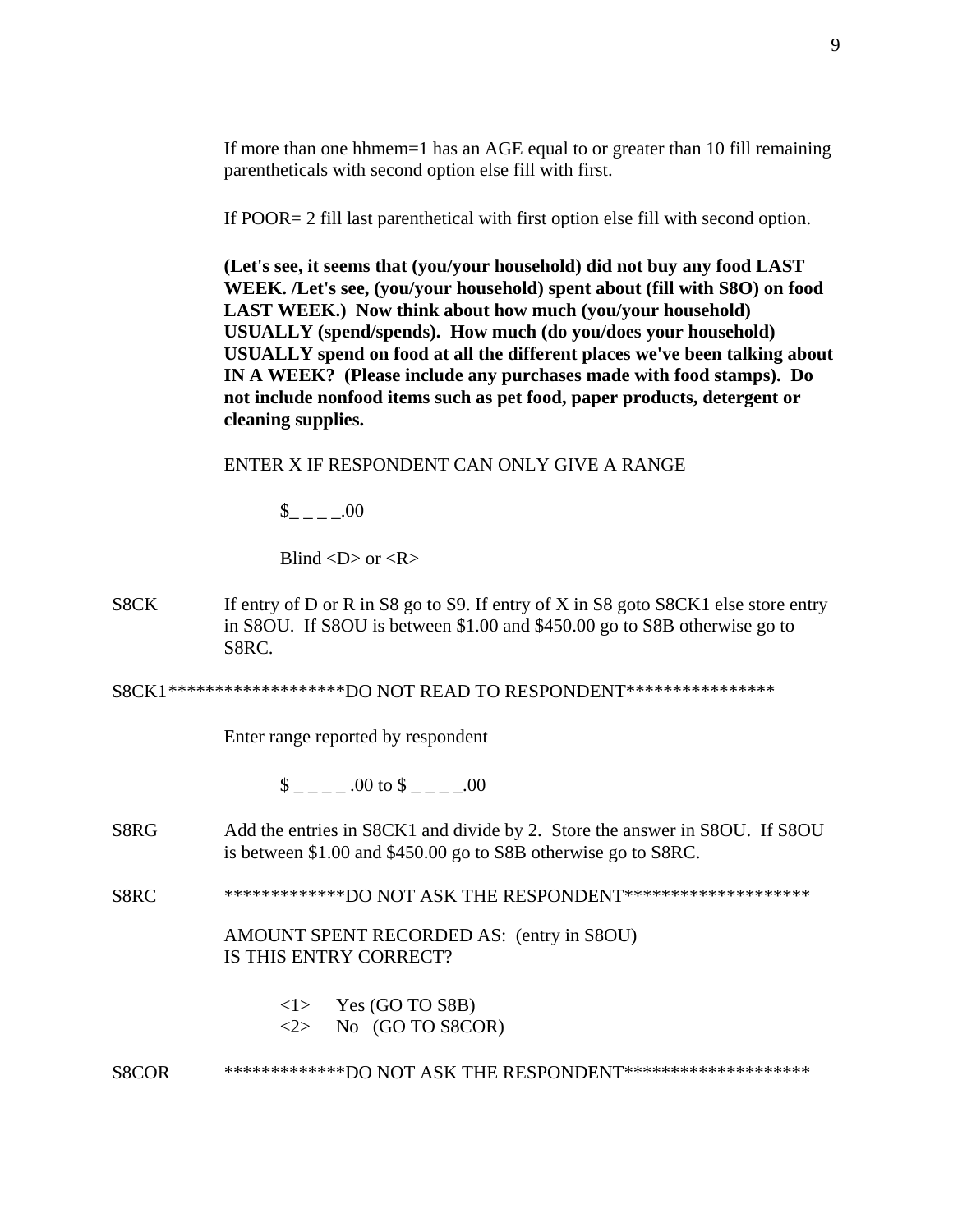INCORRECT ENTRY WAS RECORDED AS: (entry in S8OU) CORRECT ENTRY IS:

 $$$  \_ \_ \_ \_ .00

### II. MINIMUM SPENDING NEED TO HAVE ENOUGH FOOD

 $S8B$  If NUMHOU = 1 then fill parenthetical with first option else fill with second option.

> **In order to buy just enough food to meet (your needs/the needs of you household), would you need to spend more than you do now, or could you spend less?**

\*\*\*\*\*\*\*\*\*\*\*\*\*\*\*\*\*\*\*\*\*\*\*\*\*\*DO NOT READ\*\*\*\*\*\*\*\*\*\*\*\*\*\*\*\*\*\*\*\*\*\*\*\*\*\*\*

<1> More (GO TO S8C)  $\langle 2 \rangle$  Less (GO TO S8D)  $\langle 3 \rangle$  Same (GO TO S9) Blind  $\langle D \rangle$  or  $\langle R \rangle$  (GO TO S9)

S8C **About how much MORE would you need to spend each week to buy just enough food to meet the needs of your household?** 

ENTER X IF RESPONDENT CAN ONLY GIVE RANGE

\$\_\_\_\_\_\_\_\_\_\_ (GO TO S9)

 Accept range \$\_\_\_\_to \$\_\_\_\_ (GO TO S9) Blind  $\langle D \rangle$  or  $\langle R \rangle$  (GO TO S9)

S8D **About how much LESS could you spend each week and still buy enough food to meet the needs of your household?** 

ENTER X IF RESPONDENT CAN ONLY GIVE RANGE

 $\uparrow$ 

 Accept range \$\_\_\_\_to \$\_\_\_\_ Blind  $\langle D \rangle$  or  $\langle R \rangle$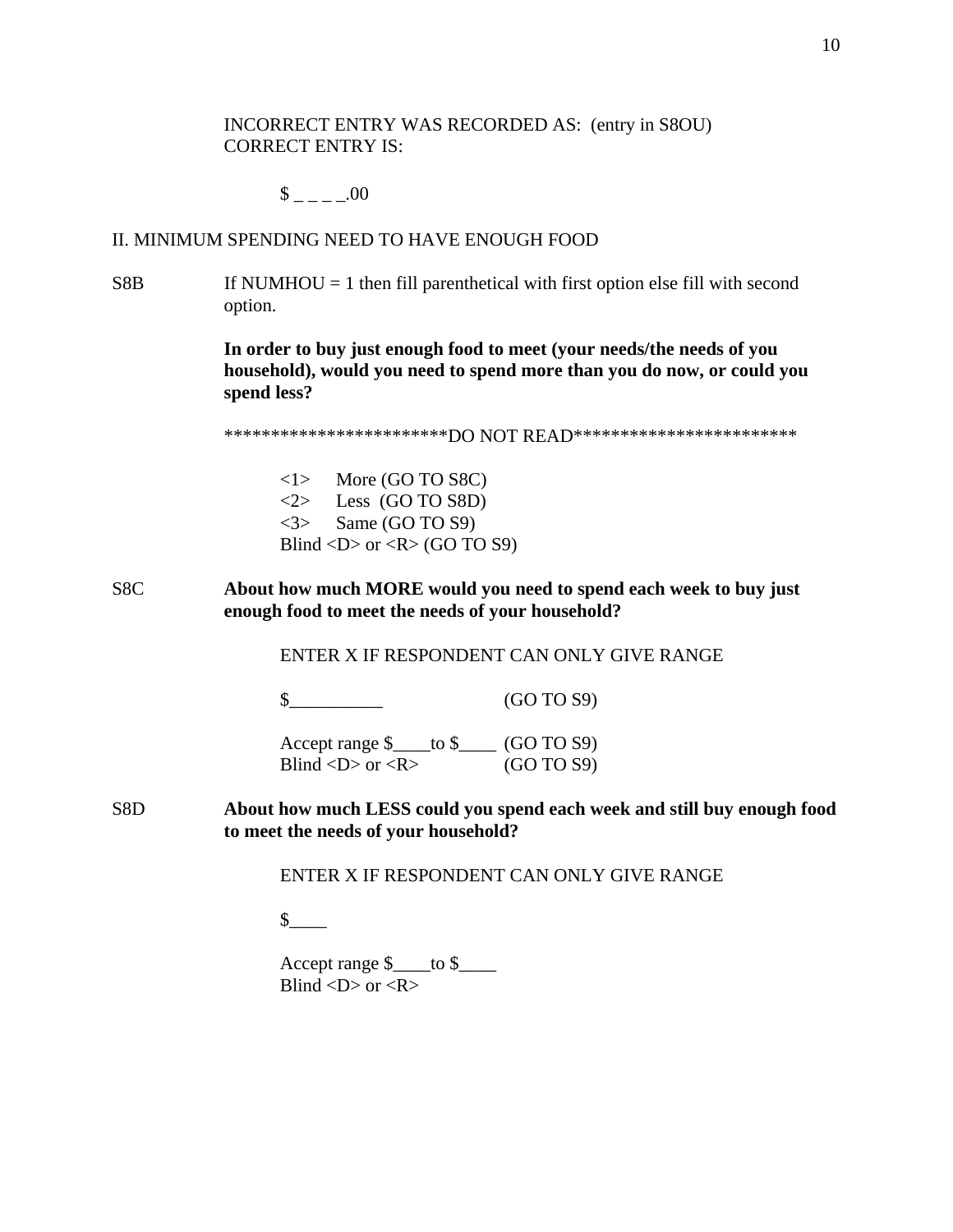### III. FOOD PROGRAM PARTICIPATION

S9 **People do different things when they are running out of money for food in order to make their food or their food money go further.** 

> **In the last 12 months, since December of last year, did you ever run short of money and try to make your food or your food money go further?**

<1> Yes (GO TO SP1)  $<$ 2 > No (GO TO SP1CK)

Blind  $\langle D \rangle$  or  $\langle R \rangle$  (GO TO SP1)

**-**------------------------------------------------------------

SP1CK If POOR=2 skip to SS1 else ask SP1. -------------------------------------------------------------

SP1 If hhnum=1 fill with first option else fill with second.

**In the past 12 months, since December of last year, did (you/anyone in this household) get food stamp benefits that is, either food stamps or a foodstamp benefit card?** 

<1> Yes (GO TO SP2)  $\langle 2 \rangle$  No (GO TO SP6CK)

Blind  $\langle D \rangle$  or  $\langle R \rangle$  (GO TO SP6CK)

### SP2 **In which months of 2004 were food stamps received?**

DO NOT READ LIST. MARK ALL THAT APPLY

 <1> January <2> February <3> March <4> April  $<$ 5> May <6> June <7> July <8> August <9> September <10> October <11> November <12> December <13> All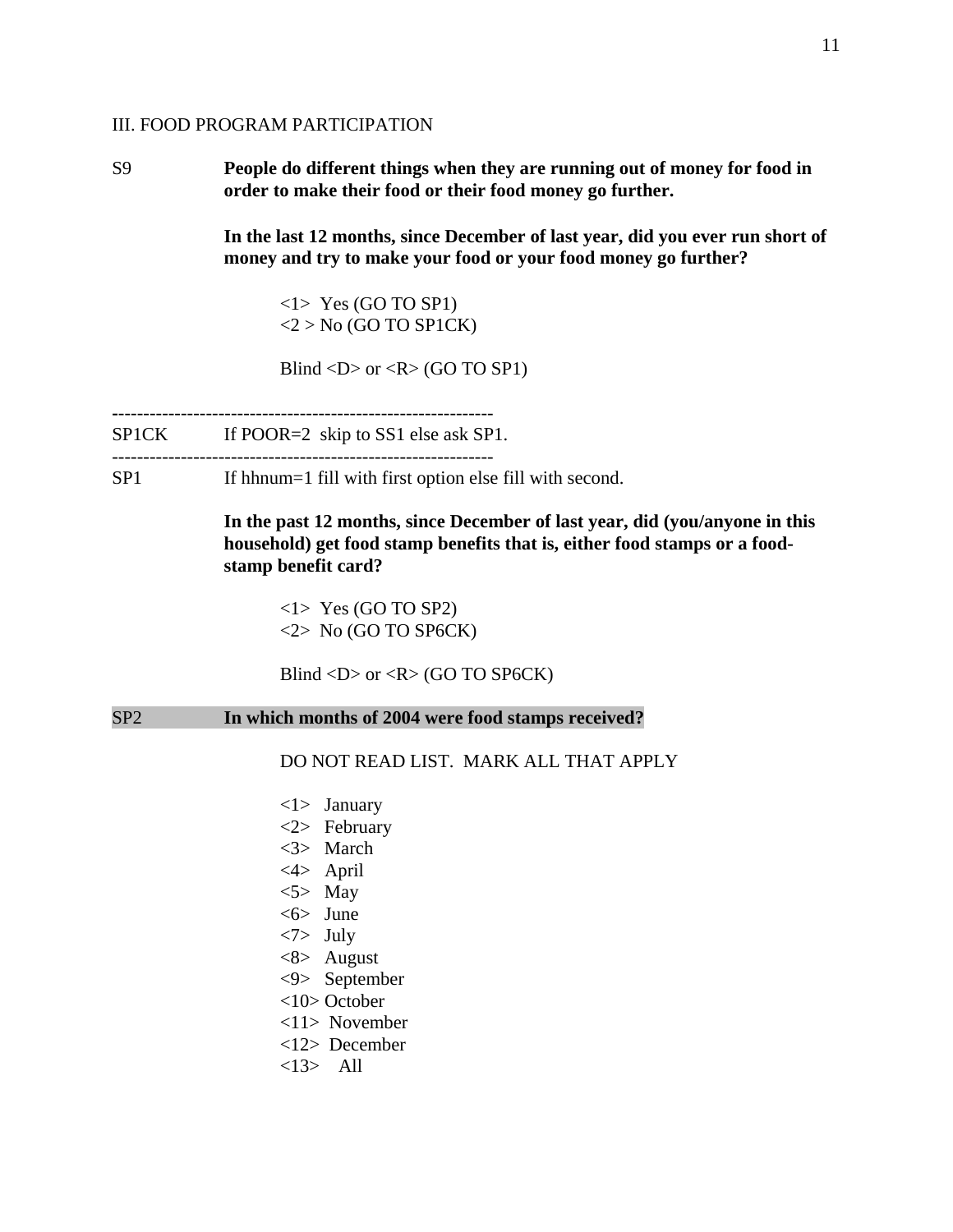----------------------------------------------------------------------------------

SP2D If hhnum = 1 fill with first option else fill with second.

 **On what date in November did (you/your household) receive food stamp benefits?** 

**SP2D** Day  $<1-31>$ 

Blind  $\langle D \rangle$  or  $\langle R \rangle$ 

SP3 If hhnum=1 fill with first option else fill with second.

**How much did (you/your household) receive the last time you got food stamp benefits?**

 $\$\quad .00$ 

Blind  $\langle D \rangle$  or  $\langle R \rangle$ 

------------------------------------------------------------- SP3CK Store entry in SP3O. If SP3O is between \$1.00 and \$700.00 go to SP6CK otherwise go to SP3RC. -------------------------------------------------------------

SP3RC \*\*\*\*\*\*\*\*\*\*\*\*\*DO NOT ASK THE RESPONDENT\*\*\*\*\*\*\*\*\*\*\*\*\*

 AMOUNT RECEIVED RECORDED AS: (entry in SP3O) IS THIS ENTRY CORRECT?

> <1> YES (GO TO SP6CK) <2> NO (GO TO SP3COR)

SP3COR \*\*\*\*\*\*\*\*\*\*\*DO NOT ASK THE RESPONDENT\*\*\*\*\*\*\*\*\*\*\*\*\*

INCORRECT ENTRY WAS RECORDED AS: (entry in SP3O) CORRECT ENTRY IS:

 $\_{\_ \_ \_ \_0}$ .00 (store entry in SP3O)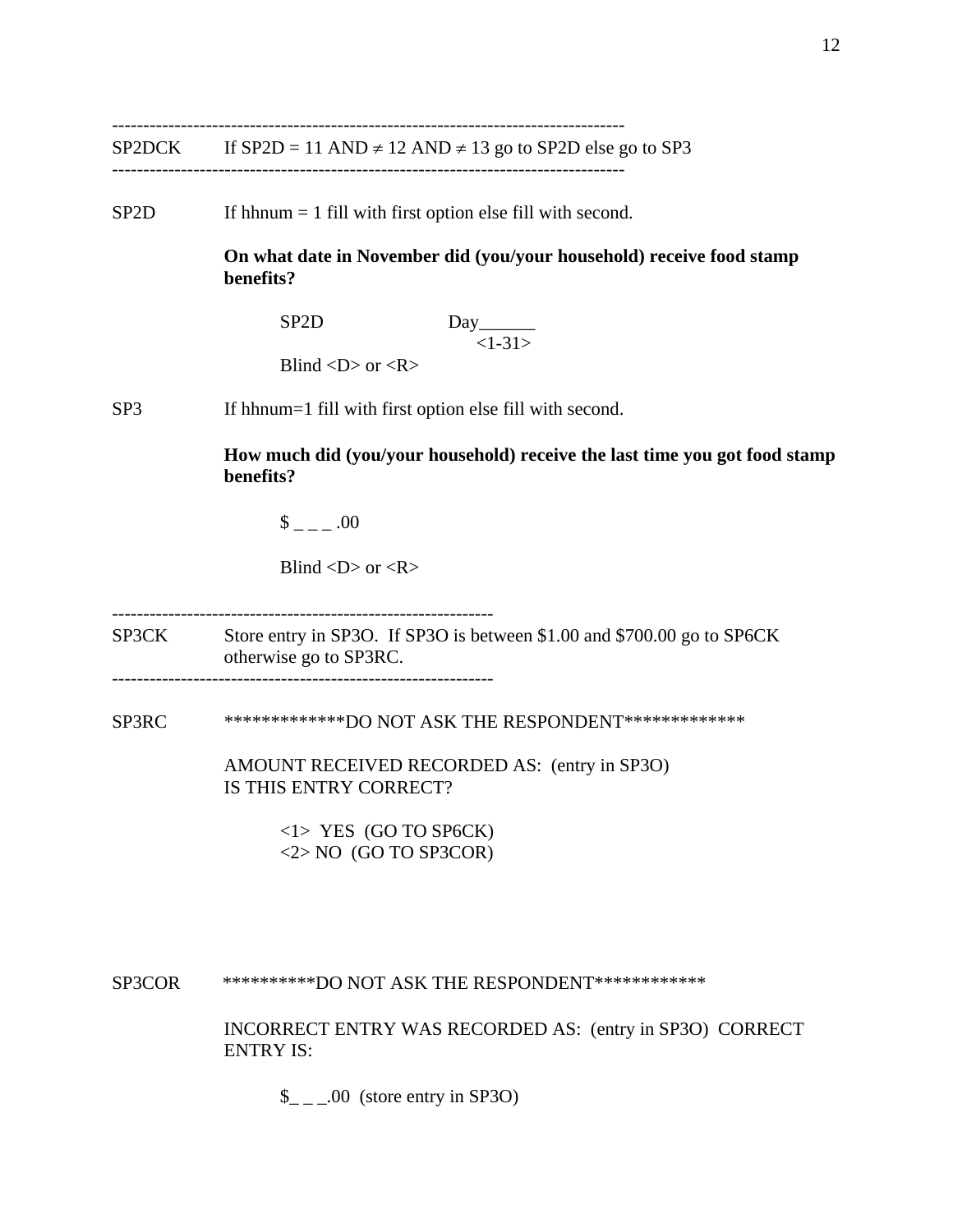Items SP3 through SP3COR go into making the out variable SP3O. This is the amount received in food stamp benefits. ------------------------------------------------------------- SP6CK If HHMEM=1 and AGE is 5 THROUGH 18 for anyone in the household ask SP6 else skip to SP7ACK. ------------------------------------------------------------- SP6 If only 1 child between 5 and 18 years old fill with "your child" else fill with second option. **During the past 30 days, did (your child/any children in the household between 5 and 18 years old) receive free or reduced-cost lunches at school?** <1> Yes <2> No (GO TO SP7ACK) Blind <D> or < $R$ > (GO TO SP7ACK) SP7 If only 1 child between 5 and 18 years old fill with "your child" else fill with second option. **During the past 30 days, did (your child/any children in the household) receive free or reduced-cost breakfasts at school?** <1> Yes <2> No Blind  $\langle D \rangle$  or  $\langle R \rangle$ ----------------------------------------------------------- SP7ACK If HHMEM=1 and AGE is less than 13 for anyone in the household ask SP7A else skip to SP8CK. ----------------------------------------------------------- SP7A If only 1 child under age 13 fill with first option else fill with second option **During the past 30 days, did (your child/any children in the household)** 

**receive free or reduced-cost food at a day-care or Head Start program?**

**<**1> Yes <2> No

Blind  $\langle D \rangle$  or  $\langle R \rangle$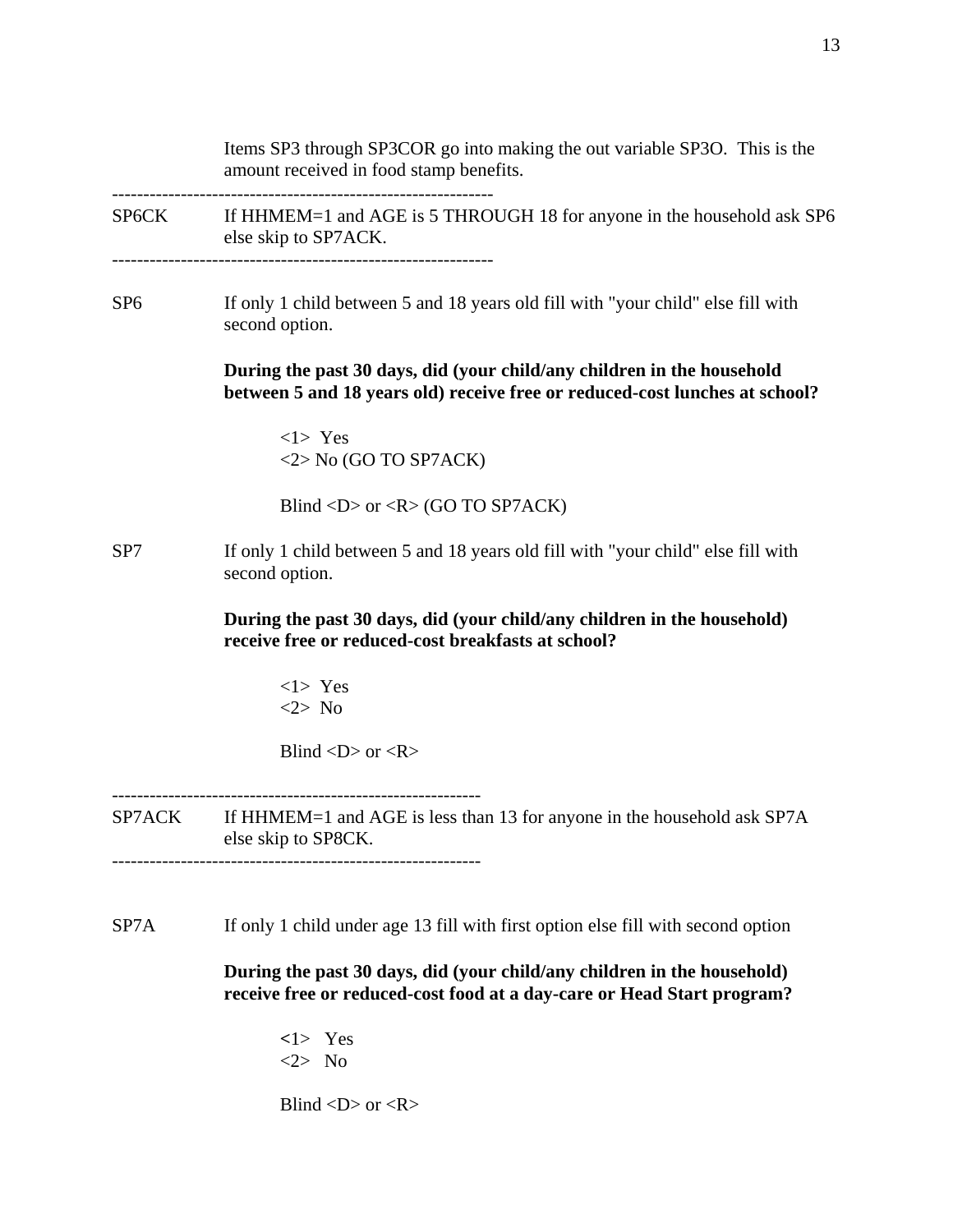-------------------------------------------------------------

SP8CK If  $[(SEX = 2 \text{ and } AGE = 15-45) \text{ OR } (AGE < 5)]$  and HHMEM=1 for anyone in the household then ask SP8 else skip to SS1.

-------------------------------------------------------------

SP8 If  $[(SEX=2 \text{ and } AGE=15-45)$  and  $(AGE<5)$ ] then fill second option else if  $(SEX = 2$  and  $AGE = 15-45)$  and (no  $AGE < 5$ ) then fill first option else fill third option.

### **During the past 30 days, did any (women/women or children/children) in this household get food through the WIC program?**

 <1> Yes  $\langle 2 \rangle$  No (GO TO SS1)

Blind  $\langle D \rangle$  or  $\langle R \rangle$  (GO TO SS1)

SP9 If (SEX=2 and AGE=15-45) and (AGE<5) then fill second option else if (SEX=2 and AGE=15-45) and (no AGE<5) then fill first option else fill third option.

> **How many (women/women or children/children) in the household got WIC foods?**

Number  $\blacksquare$ 

Blind  $\langle D \rangle$  or  $\langle R \rangle$ 

### IV.FOOD SUFFICIENCY AND FOOD SECURITY

**The next questions are about the food eaten in your household in the last 12 months, since December of last year, and whether you were able to afford the food you need.** 

- SS1 **Which of these statements best describes the food eaten in your household- enough of the kinds of food we want to eat, enough but not always the kinds of food we want to eat, sometimes not enough to eat, or often not enough to eat?**
	- $\langle 1 \rangle$  Enough of the kinds of food we want to eat
	- $\langle 2 \rangle$  Enough but not always the kinds of food we want to eat
	- <3> Sometimes not enough to eat
	- <4> Often not enough to eat

Blind  $\langle D \rangle$  or  $\langle R \rangle$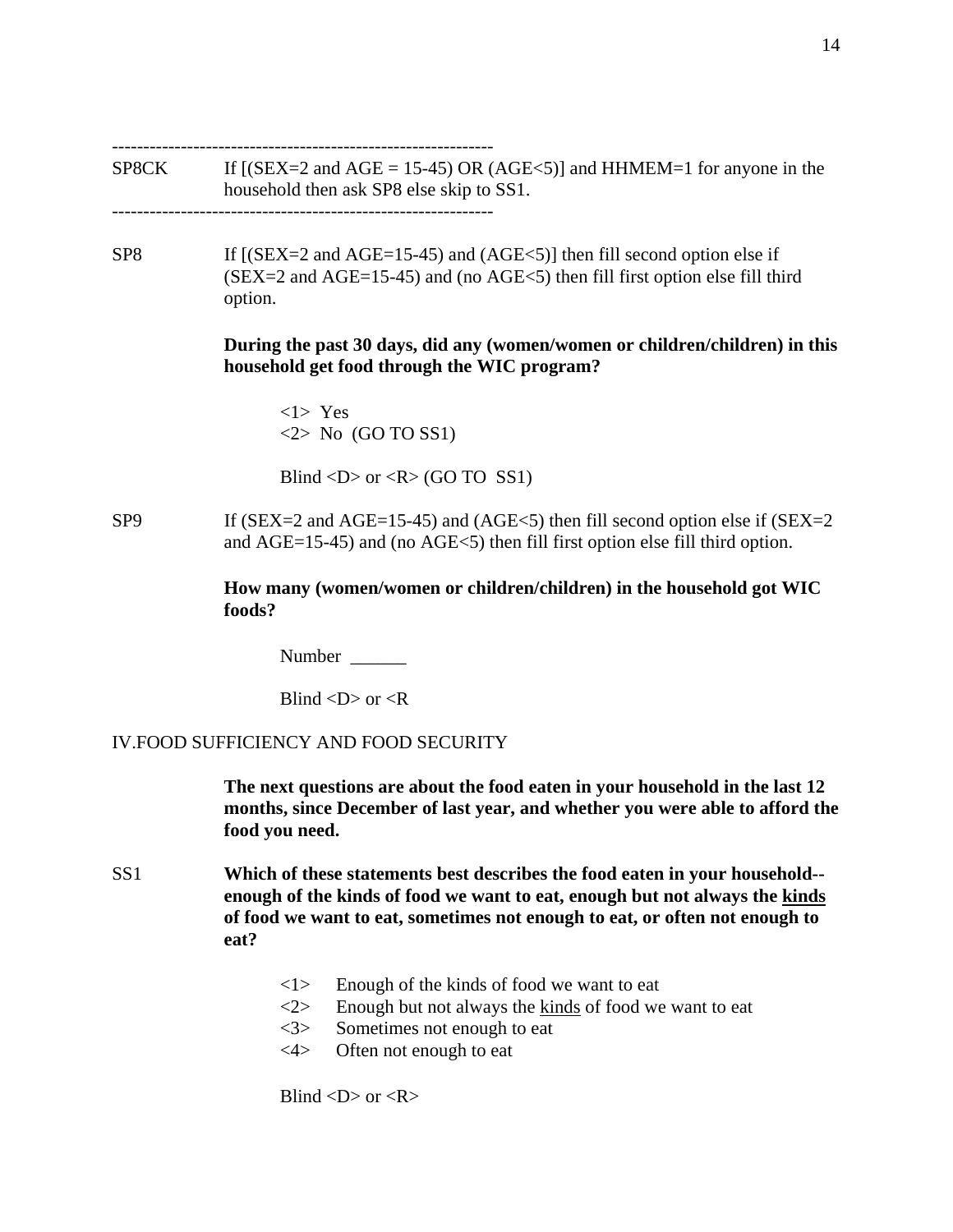----------------------------------------------------- SX1CK If POOR=2 and  $(SSI=<1>or$ ) and  $S9=<2> or$ , then go to END OF SUPPLEMENT else ask SS2 ------------------------------------------------------ SS2 If only 1 HHMEM=1 and (AGE>=18 or PURRP<=3) in household then fill first option in parenthetical else fill second option. **Now I'm going to read you several statements that people have made about their food situation. For these statements, please tell me whether the statement was OFTEN true, SOMETIMES true, or NEVER true for (you/your household) in the last 12 months. The first statement is "(I/We) worried whether (my/our) food would run out before (I/we) got money to buy more." Was that OFTEN true, SOMETIMES true, or NEVER true for (you/your household) in the last 12 months?**  <1> Often true <2> Sometimes true <3> Never true (GO TO SS3) Blind  $\langle D \rangle$  or  $\langle R \rangle$  (GO TO SS3) ----------------------------------------------------------------------------------------------  $SSM2CK$  If MISCK = 8 then ask SSM2 else go to SS3 ---------------------------------------------------------------------------------------------- SSM2 **Did this ever happen in the last 30 days?**   $<$ 1> Yes <2> No Blind  $\langle D \rangle$  or  $\langle R \rangle$ SS3 **"The food that (I/we) bought just didn't last, and (I/we) didn't have money to get more." Was that OFTEN, SOMETIMES or NEVER true for you in the last 12 months?**  <1> Often true <2> Sometimes true

<3> Never true (GO TO SS4)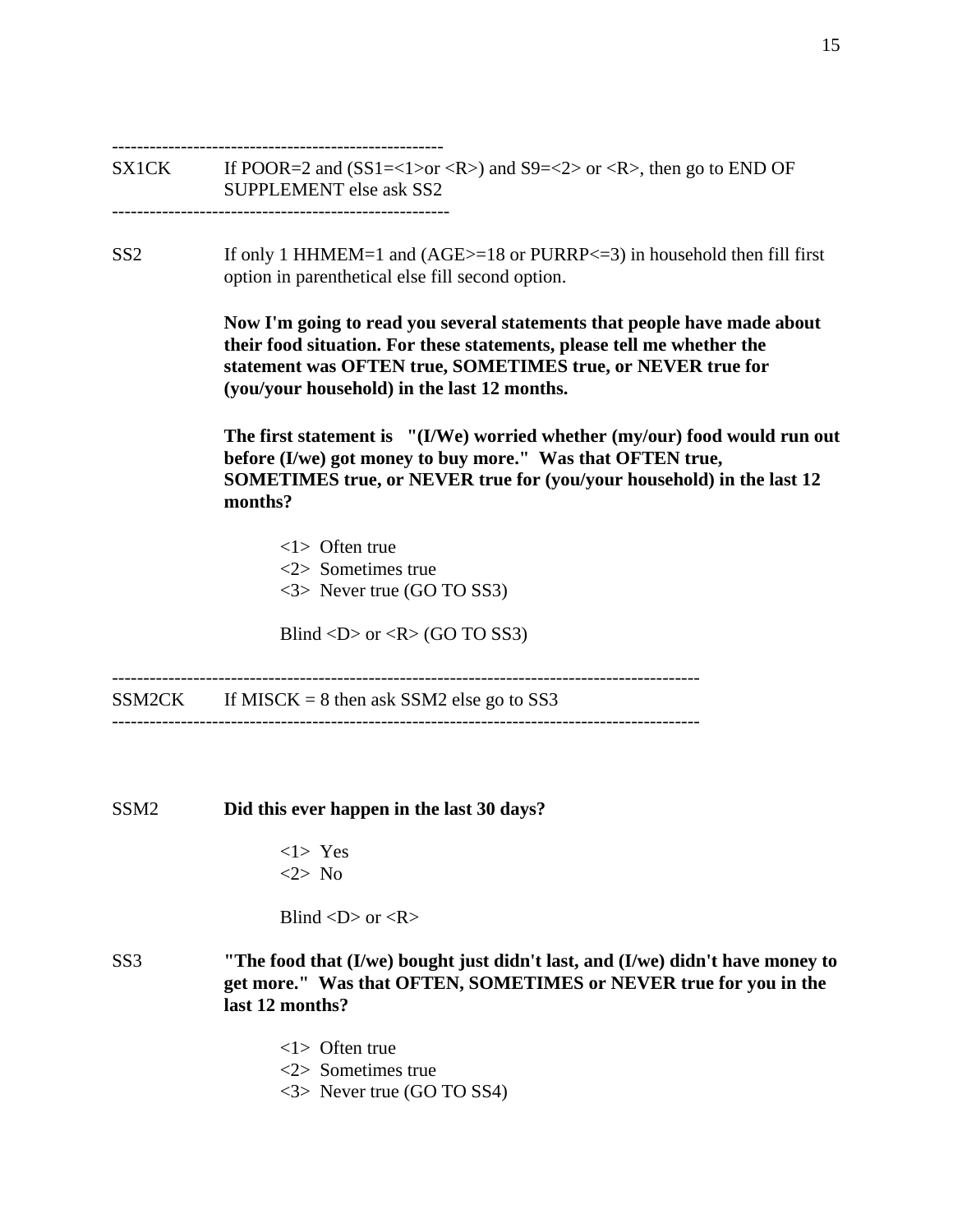$SSM3CK$  If MISCK = 8 then ask SSM3 else go to SS4

--------------------------------------------------------------------------------------------------

SSM3 **Did this ever happen in the last 30 days?** 

 $<1>$  Yes <2> No

Blind  $\langle D \rangle$  or  $\langle R \rangle$ 

# SS4 **"(I/we) couldn't afford to eat balanced meals." Was that often, sometimes or ver true for you in the last 12 months?**

--------------------------------------------------------------------------------------------------

 <1> Often true <2> Sometimes true <3> Never true (GO TO SS5CK)

Blind  $\langle D \rangle$  or  $\langle R \rangle$  (GO TO SS5CK)

----------------------------------------------------------------------------

 $SSM4CK$  If MISCK = 8 then ask SSM4 else go to SS5CK. ------------------------------------------------------------------------

SSM4 **Did this ever happen in the last 30 days?** 

<1> Yes <2> No

Blind  $\langle D \text{ or } \langle R \rangle$ 

# SS5CK If any HHMEM=1 and AGE<=17 and PURRP>=4 in household go to SS5 else skip to SX2CK

--------------------------------------------------------------------

-------------------------------------------------------------

SS5 If only 1 HHMEM=1 and (AGE>=18 or PURRP<=3) in household fill first, second, and fourth parenthetical with first option else fill with second option.

> If only one person with  $AGE \leq 17$  and PURR $> = 4$  then fill third parenthetical with first option else fill with second option.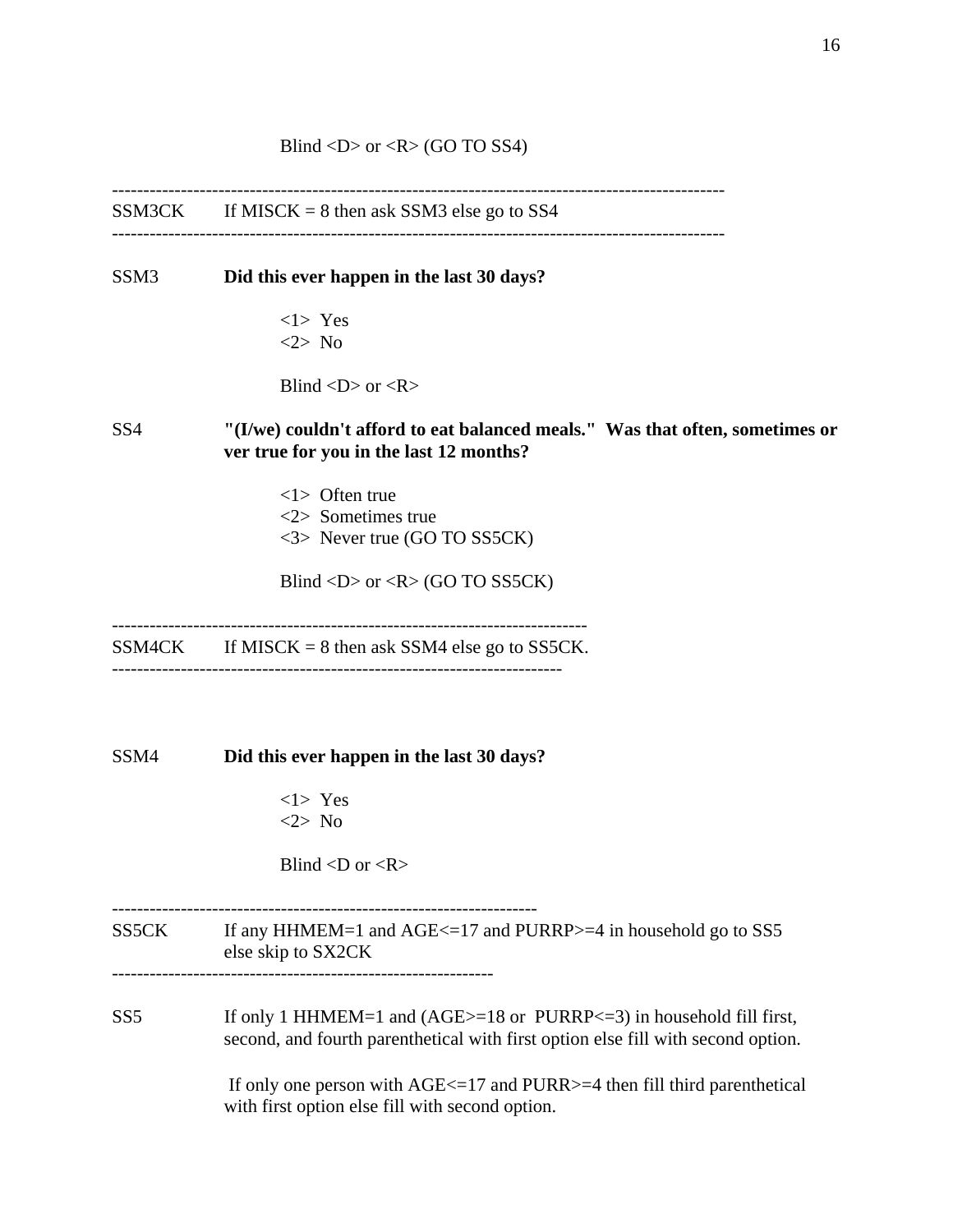**"(I/we) relied on only a few kinds of low-cost food to feed ((my/our) child/the children) because (I was/we were) running out of money to buy food. Was that often, sometimes or never true for you in the last 12 months?** 

<1> Often true <2> Sometimes true <3> Never true (GO TO SS6)

Blind  $\langle D \rangle$  or  $\langle R \rangle$  (GO TO SS6)

-------------------------------------------------------------------------  $SSM5CK$  If MISCK = 8 then ask SSM5 else go to SS6.

-------------------------------------------------------------------------

SSM5 **Did this ever happen in the last 30 days?** 

 $<1>$  Yes <2> No

Blind  $\langle D \rangle$  or  $\langle R \rangle$ 

SS6 If only 1 HHMEM=1 and (AGE>=18 or PURRP<=3) in household fill first, second and fourth parenthetical with first option else fill with second option.

> If only one person with  $AGE \leq 17$  and PURRP $> = 4$  then fill third parenthetical with first option else fill with second option.

**"(I/we) couldn't feed ((my/our) child/the children) a balanced meal, because (I/we) couldn't afford that." Was that often, sometimes, or never true for you in the last 12 months?**

<1> Often true <2> Sometimes true <3> Never true (GO TO SX2CK)

Blind <D> or < $R$ > (GO TO SX2CK)

------------------------------------------------------------------- SSM6CK If MISCK = 8 then ask SSM6 else go to SX2CK. -------------------------------------------------------------------

SSM6 **Did this ever happen in the last 30 days?** 

17

 $<1>$  Yes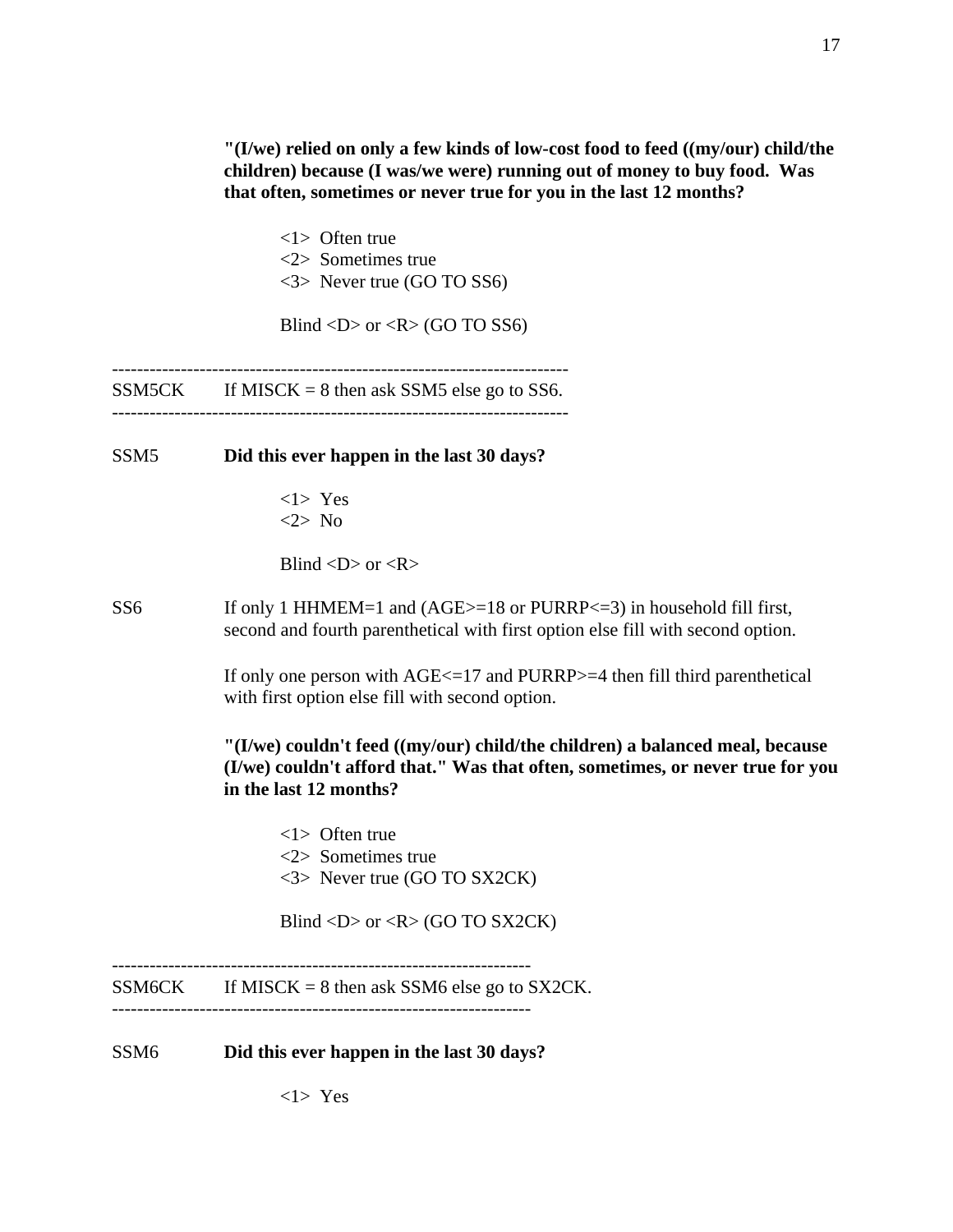<2> No

Blind  $\langle D \rangle$  or  $\langle R \rangle$ 

------------------------------------------------------------

SX2CK If  $SS1 = <3>$  or  $<4>$  OR  $SS2 = <1>$  or  $<2>$  OR  $SS3 = <1>$  or  $<2>$  OR  $SS4 =$  $\langle$ 1> or  $\langle$ 2> OR SS5 =  $\langle$ 1> or  $\langle$ 2> OR SS6 =  $\langle$ 1> or  $\langle$ 2> then go to SH1CK2 else go to SC1CK. ------------------------------------------------------------

------------------------------------------------------------

SH1CK2 If any HHMEM=1 and AGE  $\le$  =17 and PURRP  $>$  = 4 in household, ask SH1 else skip to SH2.

------------------------------------------------------------

SH1 If only 1 HHMEM=1 and (AGE>=18 or PURRP<=3) in household fill first and third parenthetical with first option else fill with second option.

> If only one person with AGE<=17 and PURRP>=4 then fill second parenthetical with first option else fill with second option.

# **"((My/Our) child was/The children were) not eating enough because (I/we) just couldn't afford enough food." Was that often, sometimes or never true for you in the last 12 months?**

<1> Often true <2> Sometimes true <3> Never true (GO TO SH2)

Blind <D> or < $R$ > (GO TO SH2)

 $SHM1CK$  If MISK = 8 then ask SHM1 else go to SH2.

------------------------------------------------------------------

- SHM1 **Did this ever happen in the last 30 days?**
	- <1> Yes <2> No

Blind  $\langle D \rangle$  or  $\langle R \rangle$ 

SH2 If only 1 HHMEM=1 and (AGE>=18 or PURRP<=3) in household fill parenthetical with first option else fill with second option.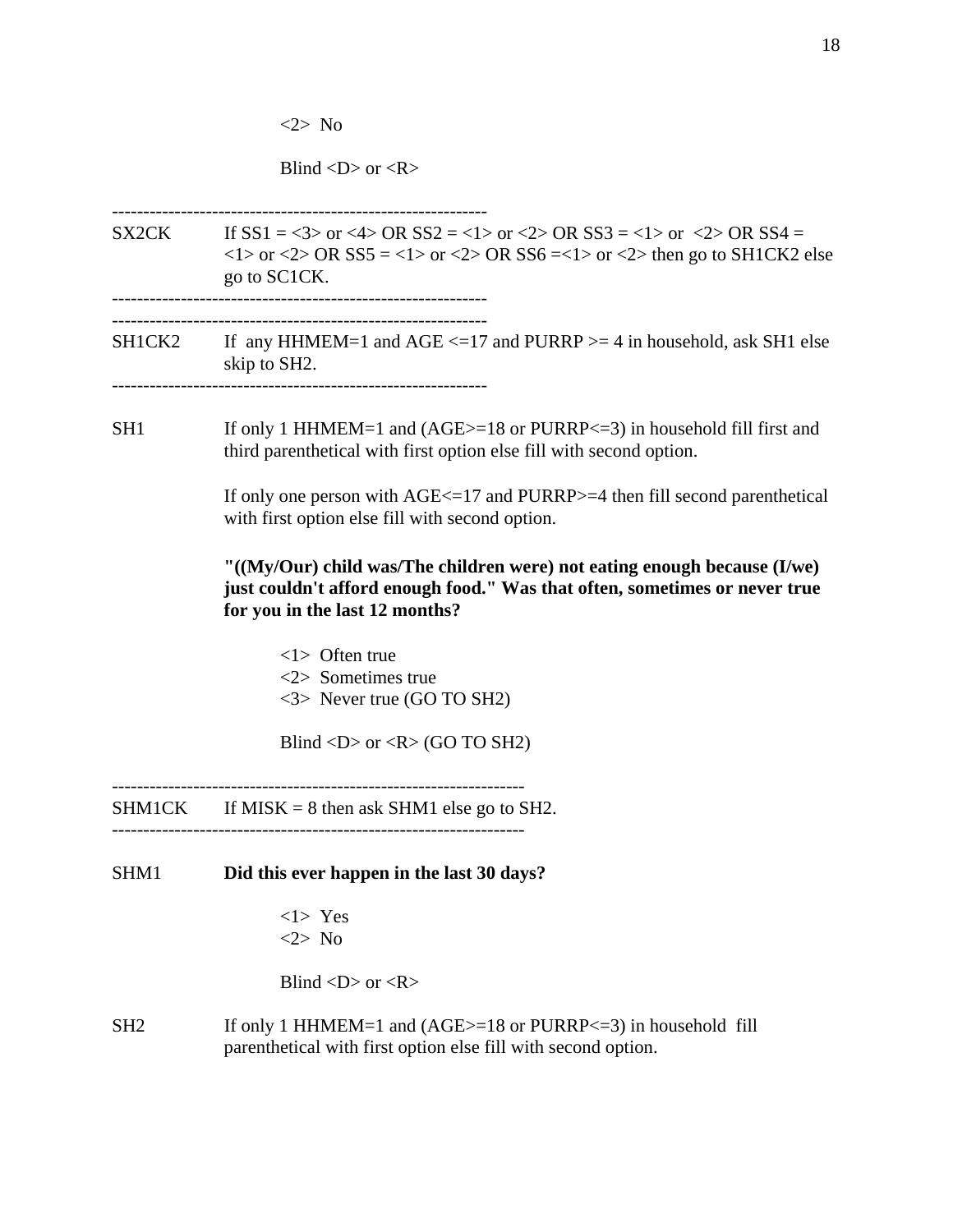**In the last 12 months, did (you/ you or other adults in your household) ever cut the size of your meals or skip meals because there wasn't enough money for food?**

<1> Yes  $\langle 2 \rangle$  No (GO TO SH3)

Blind  $\langle D \rangle$  or  $\langle R \rangle$  (GO TO SH3)

## SHF2 **How often did this happen--almost every month, some months but not every month, or in only 1 or 2 months?**

<1> Almost every month <2> Some months but not every month <3> Only 1 or 2 months

Blind  $\langle D \rangle$  or  $\langle R \rangle$ 

 $SHM2$  If only 1 HHMEM=1 and (AGE $>=$ 18 or PURRP $<=$ 3) in household fill parenthetical with first option else fill with second option.

> **Now think about the last 30 days. During that time did (you/ you or other adults in your household) ever cut the size of your meals or skip meals because there wasn't enough money for food?**

<1> Yes  $\langle 2 \rangle$  No (GO TO SH3)

Blind  $\langle D \rangle$  or  $\langle R \rangle$  (GO TO SH3)

SHMF2 **How many days did this happen in the last 30 days?** 

\_\_\_\_\_\_number of days  $<1-30>$ 

Blind  $\langle D \rangle$  or  $\langle R \rangle$ 

# SH3 **In the last 12 months, did you ever eat less than you felt you should because there wasn't enough money for food?**

<1> Yes  $\langle 2 \rangle$  No (GO TO SH4)

Blind  $\langle D \rangle$  or  $\langle R \rangle$  (GO TO SH4)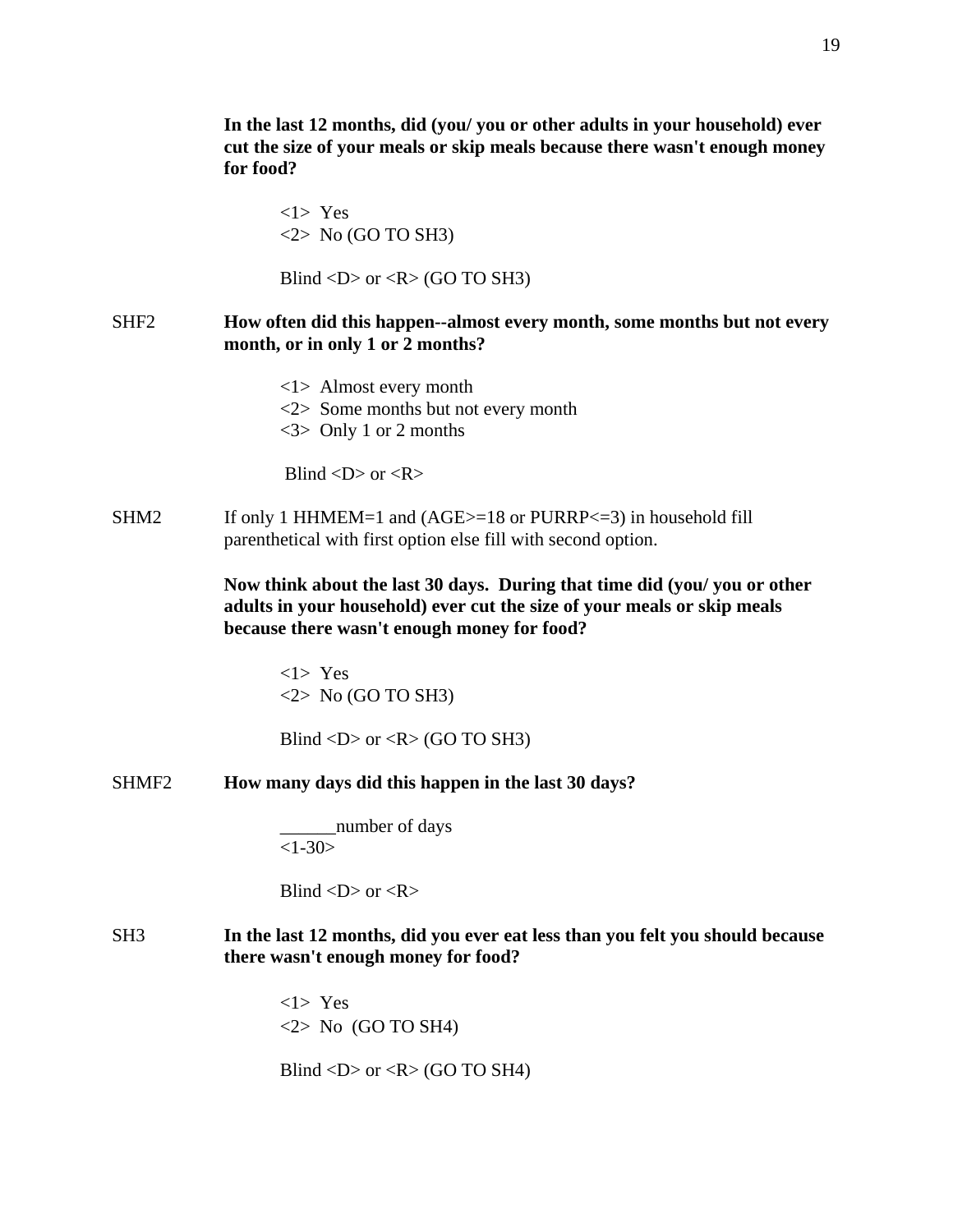| SHF3            | How often did this happen-almost every month, some months but not every<br>month, or in only 1 or 2 months?                         |
|-----------------|-------------------------------------------------------------------------------------------------------------------------------------|
|                 | $\langle 1 \rangle$ Almost every month<br>$<$ 2> Some months but not every month                                                    |
|                 | $\langle 3 \rangle$ Only 1 or 2 months                                                                                              |
|                 | Blind $\langle D \rangle$ or $\langle R \rangle$                                                                                    |
| SHM3            | Did this happen in the last 30 days?                                                                                                |
|                 | $<1>$ Yes<br>$\langle 2 \rangle$ No (GO TO SH4)                                                                                     |
|                 | Blind <d> or <r> <math>(R &gt; GO</math> TO SH4)</r></d>                                                                            |
| SHMF3           | In the last 30 days, how many days did you eat less than you felt you should<br>because there wasn't enough money to buy food?      |
|                 | ______ number of days<br>$<1-30>$                                                                                                   |
|                 | Blind $\langle D \rangle$ or $\langle R \rangle$                                                                                    |
| SH <sub>4</sub> | In the last 12 months, since December of last year, were you ever hungry but<br>didn't eat because you couldn't afford enough food? |
|                 | $<1>$ Yes<br>$\langle 2 \rangle$ No (GO TO SH5)                                                                                     |
|                 | Blind <d> or <r> <math>(R &gt; GO</math> TO SH5)</r></d>                                                                            |
| SHF4            | How often did this happen--almost every month, some months but not every<br>month, or in only 1 or 2 months?                        |
|                 | $\langle 1 \rangle$ Almost every month<br>$\langle 2 \rangle$ Some months but not every month<br>$<$ 3> Only 1 or 2 months          |
|                 | Blind < $D$ > or < $R$ >                                                                                                            |
| SHM4            | Did this happen in the last 30 days?                                                                                                |
|                 | <1>Yes<br>$\langle 2 \rangle$ No (GO TO SH5)                                                                                        |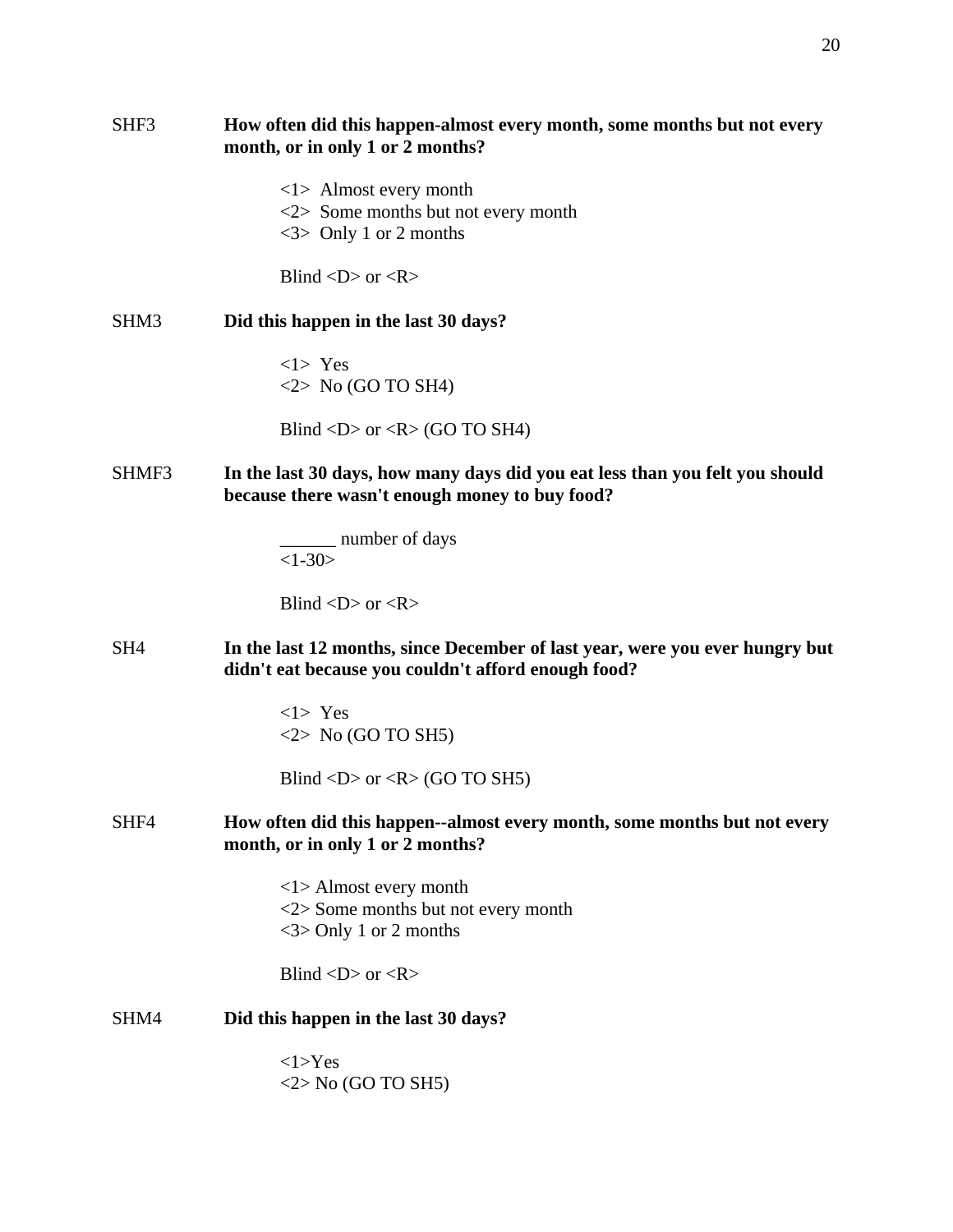|                  | you couldn't afford enough food?                                                                                                                                           |
|------------------|----------------------------------------------------------------------------------------------------------------------------------------------------------------------------|
|                  | _______ number of days<br>$<1-30>$                                                                                                                                         |
|                  | Blind $\langle D \rangle$ or $\langle R \rangle$                                                                                                                           |
| SH <sub>5</sub>  | In the last 12 months, did you lose weight because you didn't have enough<br>money for food?                                                                               |
|                  | $<1>$ Yes<br>$\langle 2 \rangle$ No (GO TO SX3CK)                                                                                                                          |
|                  | Blind <d> or <r> <math>(R&gt;</math> (GO TO SX3CK)</r></d>                                                                                                                 |
| SHM <sub>5</sub> | Did this happen in the last 30 days?                                                                                                                                       |
|                  | $<1>$ Yes<br>$<2>$ No                                                                                                                                                      |
|                  | Blind $\langle D \rangle$ or $\langle R \rangle$                                                                                                                           |
| SX3CK            | If SH1=<1> or <2> OR SH2=<1> OR SH3=<1> OR SH4=<1> OR SH5=<1><br>then continue to SSH1 else skip to SC1CK                                                                  |
| SSH <sub>1</sub> | If only 1 HHMEM=1 and $(AGE>=18$ or PURRP $<=3$ in household fill<br>parenthetical with first option else fill with second option.                                         |
|                  | In the last 12 months, since last December, did (you/you or other adults in<br>your household) ever not eat for a whole day because there wasn't enough<br>money for food? |
|                  | $<1>$ Yes<br>$\langle 2 \rangle$ No (GO TO SSH2CK)                                                                                                                         |
|                  | Blind <d> or <r> <math>(R &gt; GO</math> TO SSH2CK)</r></d>                                                                                                                |
| SSHF1            | How often did this happen--almost every month, some months but not every<br>month, or in only 1 or 2 months?                                                               |
|                  |                                                                                                                                                                            |

Blind <D> or <R> (GO TO SH5)

SHMF4 **In the last 30 days, how many days were you hungry but didn't eat because you couldn't afford enough food?**

# SH5 **In the last 12 months, did you lose weight because you didn't have enough money for food?**

- SX3CK If SH1=<1> or <2> OR SH2=<1> OR SH3=<1> OR SH4=<1> OR SH5=<1>
- -----------------------------------------------------------------
- SSH1 If only 1 HHMEM=1 and (AGE>=18 or PURRP<=3) in household fill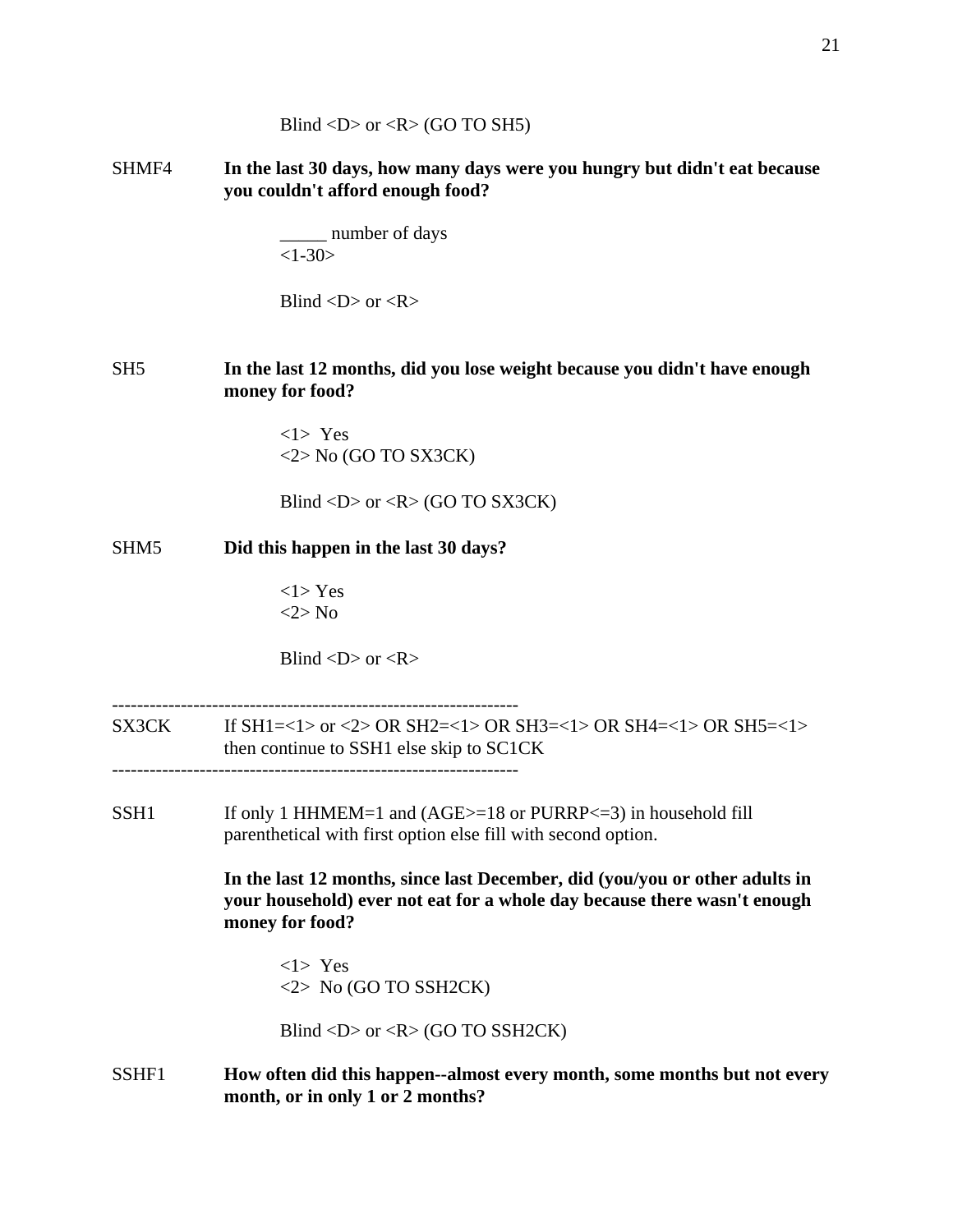- <1> Almost every month <2> Some months but not every month
- <3> Only 1 or 2 months

Blind  $\langle D \rangle$  or  $\langle R \rangle$ 

SSHM1 If only 1 HHMEM=1 and  $(AGE>=18$  or PURRP $<=3$ ) in household fill with first option else fill with second option.

> **Now think about the last 30 days. During that time did (you/ you or other adults in your household) ever not eat for a whole day because there wasn't enough money for food?**

<1> Yes <2> No (GO TO SSH2CK)

Blind  $\langle D \rangle$  or  $\langle R \rangle$  (GO TO SSH2CK)

SSHMF1 **How many times did this happen in the last 30 days?**

\_\_\_\_\_\_ times  $<1-30>$ 

Blind  $\langle D \rangle$  or  $\langle R \rangle$ 

SSH2CK If HHMEM=1 and AGE<=17 and PURRPP>=4 of anyone in the household go to SSH2 else skip to SC1CK. --------------------------------------------------

SSH2 If only one person with  $AGE \le 17$  and PURRP $> = 4$  then fill with first option else fill with second option.

> **The next questions are about (your child/ children living in the household who are under 18 years old).**

**In the last 12 months, since December of last year, did you ever cut the size of (your child's/any of the children's) meals because there wasn't enough money for food?** 

<1> Yes <2> No (GO TO SSH3)

Blind  $\langle D \rangle$  or  $\langle R \rangle$  (GO TO SSH3)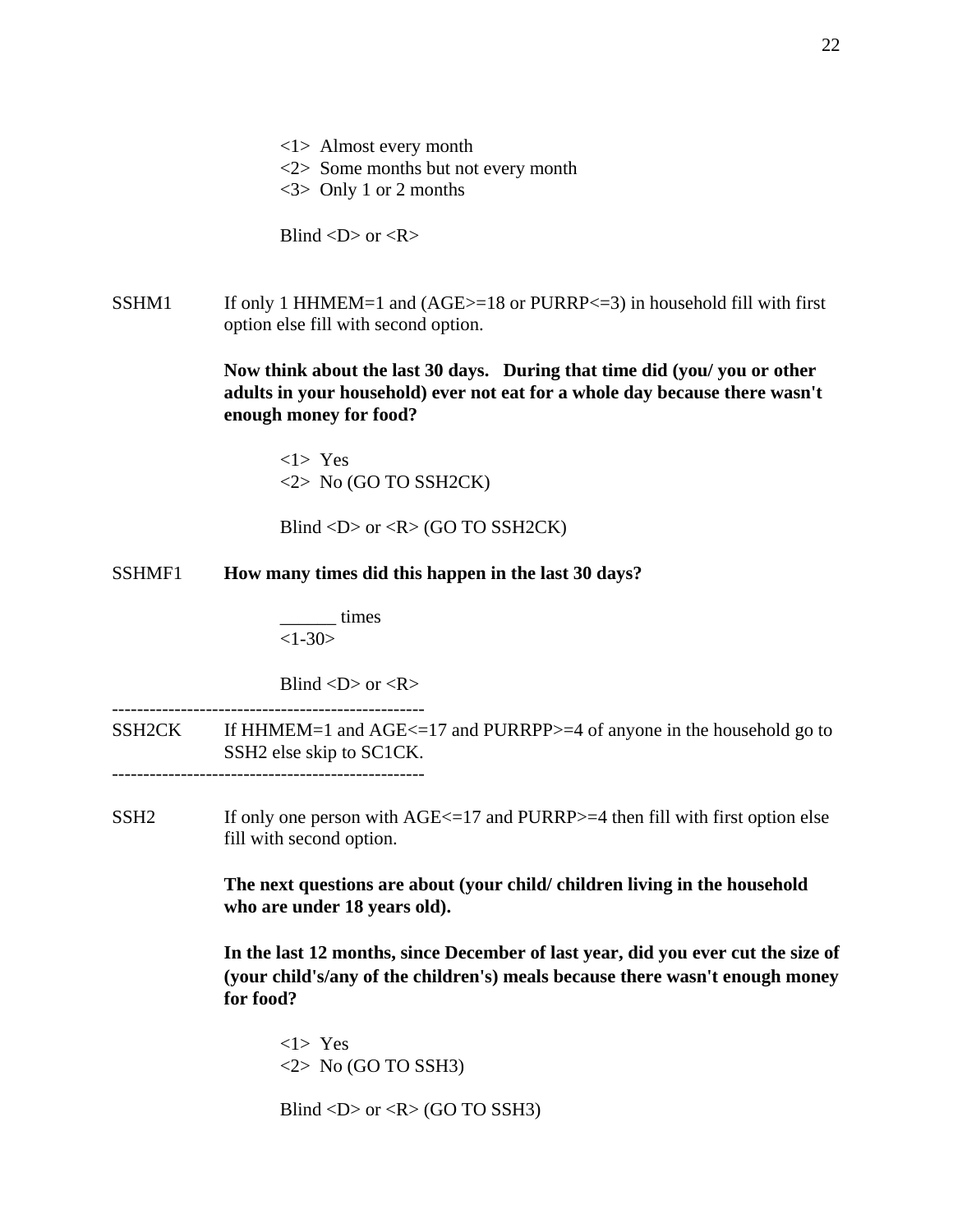# SSHF2 **How often did this happen - almost every month, some months but not every month, or in only 1 or 2 months?**

- <1> Almost every month
- <2> Some months but not every month
- <3> Only 1 or 2 months

Blind  $\langle D \rangle$  or  $\langle R \rangle$ 

### SSHM2 **Did this happen in the last 30 days?**

<1> Yes  $\langle 2 \rangle$  No (GO TO SSH3)

Blind  $\langle D \rangle$  or  $\langle R \rangle$  (GO TO SSH3)

SSHMF2 If only one person with  $AGE \le 17$  and PURRP $> = 4$  then fill with first option else fill with second option.

> **In the last 30 days, how many days did you cut the size of (your child's/the children's) meals because there wasn't enough money for food?**

\_\_\_\_\_\_days  $<1-30>$ 

Blind  $\langle D \rangle$  or  $\langle R \rangle$ 

SSH3 If only one person with  $AGE \le 17$  and PURRP $> = 4$  then fill with first option else fill with second option.

# **In the last 12 months, (was your child/were the children) ever hungry but you just couldn't afford more food?**

<1> Yes  $\langle 2 \rangle$  No (GO TO SSH4)

Blind  $\langle D \rangle$  or  $\langle R \rangle$  (GO TO SSH4)

SSHF3 **How often did this happen – almost every month, some months but not every month, or in only 1 or 2 months?**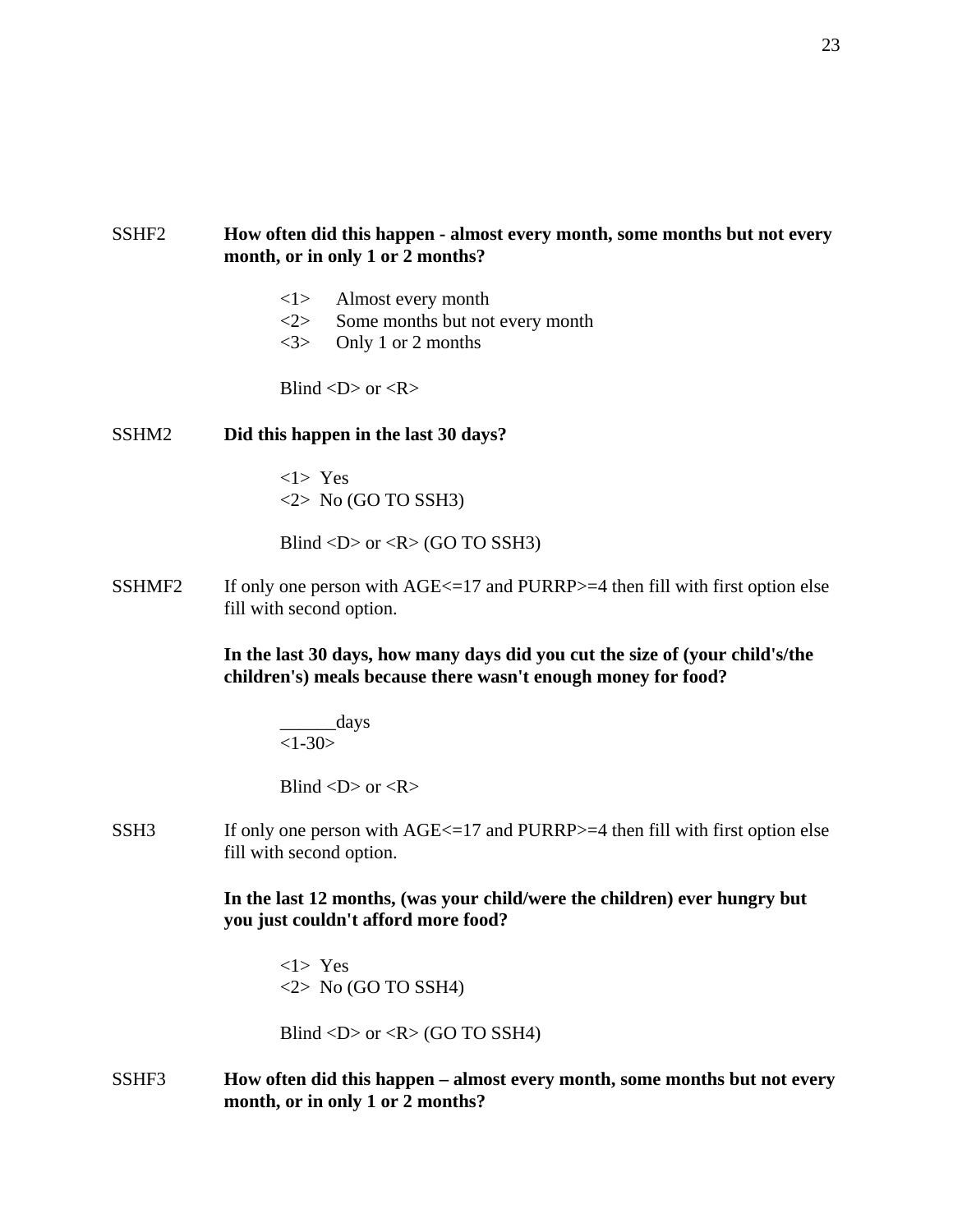<1> Almost every month <2> Some months but not every month

<3> Only 1 or 2 months

Blind  $\langle D \rangle$  or  $\langle R \rangle$ 

SSHM3 **Did this happen in the last 30 days?**

<1> Yes  $\langle 2 \rangle$  No (GO TO SSH4)

Blind  $\langle D \rangle$  or  $\langle R \rangle$  (GO TO SSH4)

SSHMF3 If only one person with  $AGE \le 17$  and PURRP $> = 4$ then fill with first option else fill with second option.

> **In the last 30 days, how many days (was your child/were the children) hungry but you just couldn't afford more food?**

\_\_\_\_\_\_ number of days  $<1-30>$ 

Blind  $\langle D \rangle$  or  $\langle R \rangle$ 

SSH4 If only one person with  $AGE \le 17$  and PURRP $> = 4$  then fill with first option else fill with second option.

> **In the last 12 months, did (your child/ any of the children) ever skip a meal because there wasn't enough money for food?**

<1> Yes  $\langle 2 \rangle$  No (GO TO SSH5)

Blind <D> or <R> (GO TO SSH5

### SSHF4 **How often did this happen--almost every month, some months but not every month, or in only 1 or 2 months?**

<1> Almost every month <2> Some months but not every month <3> Only 1 or 2 months

Blind  $\langle D \rangle$  or  $\langle R \rangle$ SSHM4 If only one person with  $AGE \le 17$  and PURRP $> = 4$  then fill with first option else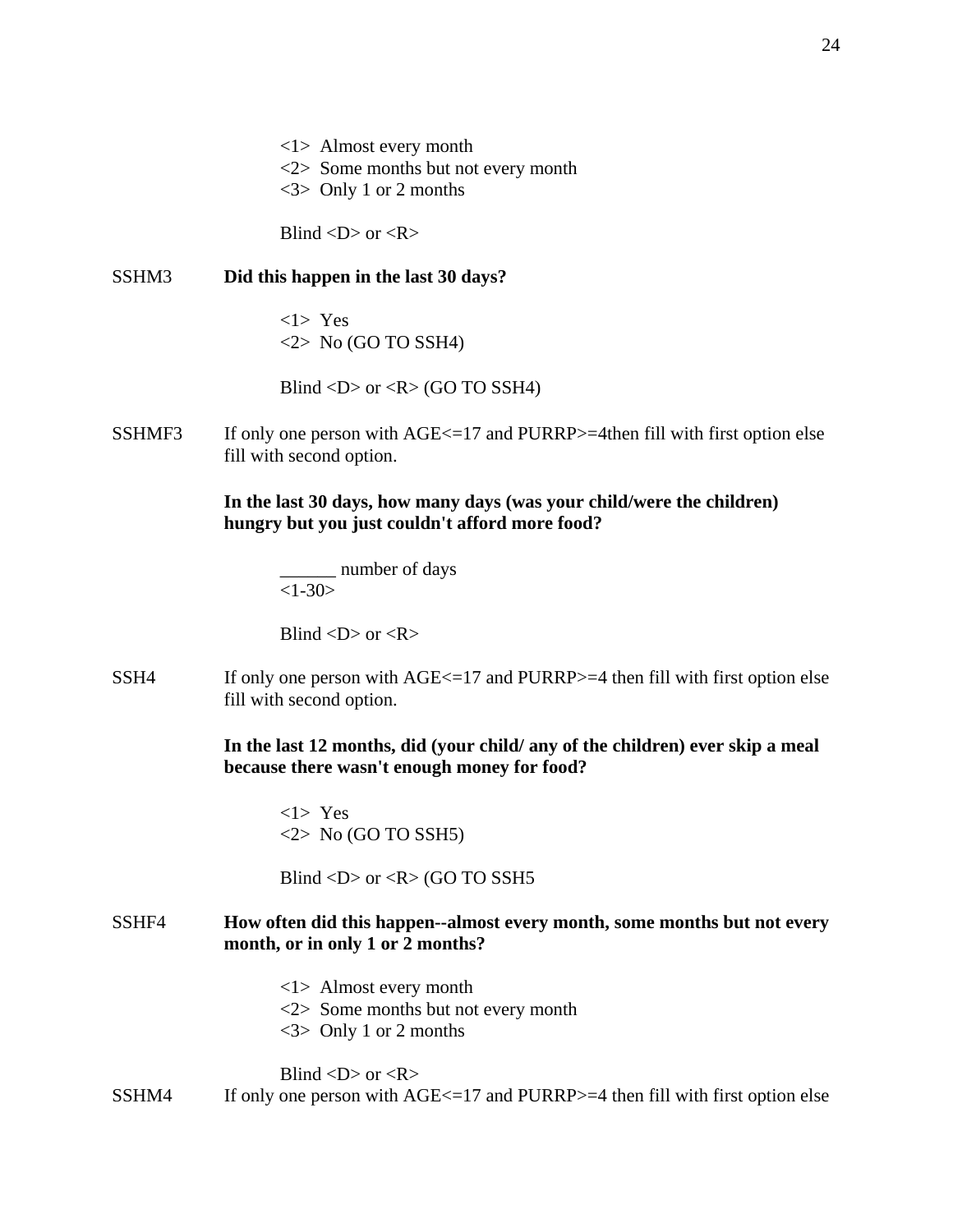fill with second option.

**Now think about the last 30 days. Did (your child/ the children) ever skip a meal during that time because there wasn't enough money for food?**

<1> Yes  $\langle 2 \rangle$  No (GO TO SSH5)

Blind <D> or < $R$ > (GO TO SSH5)

SSHMF4 **How many days did this happen in the last 30 days?**

\_\_\_\_\_\_days  $<1-30>$ 

Blind  $\langle D \rangle$  or  $\langle R \rangle$ 

SSH5 If only one person with  $AGE \le 17$  and PURRP $> = 4$  then fill with first option else fill with second option.

> **In the last 12 months, since December of last year, did (your child/any of the children) ever not eat for a whole day because there wasn't enough money for food?**

<1> Yes <2> No (GO TO SC1CK)

Blind <D> or < $R$ > (GO TO SC1CK)

### SSHM5 **Did this happen in the last 30 days?**

<1> Yes <2> No

Blind  $\langle D \rangle$  or  $\langle R \rangle$ All responses go to SC1CK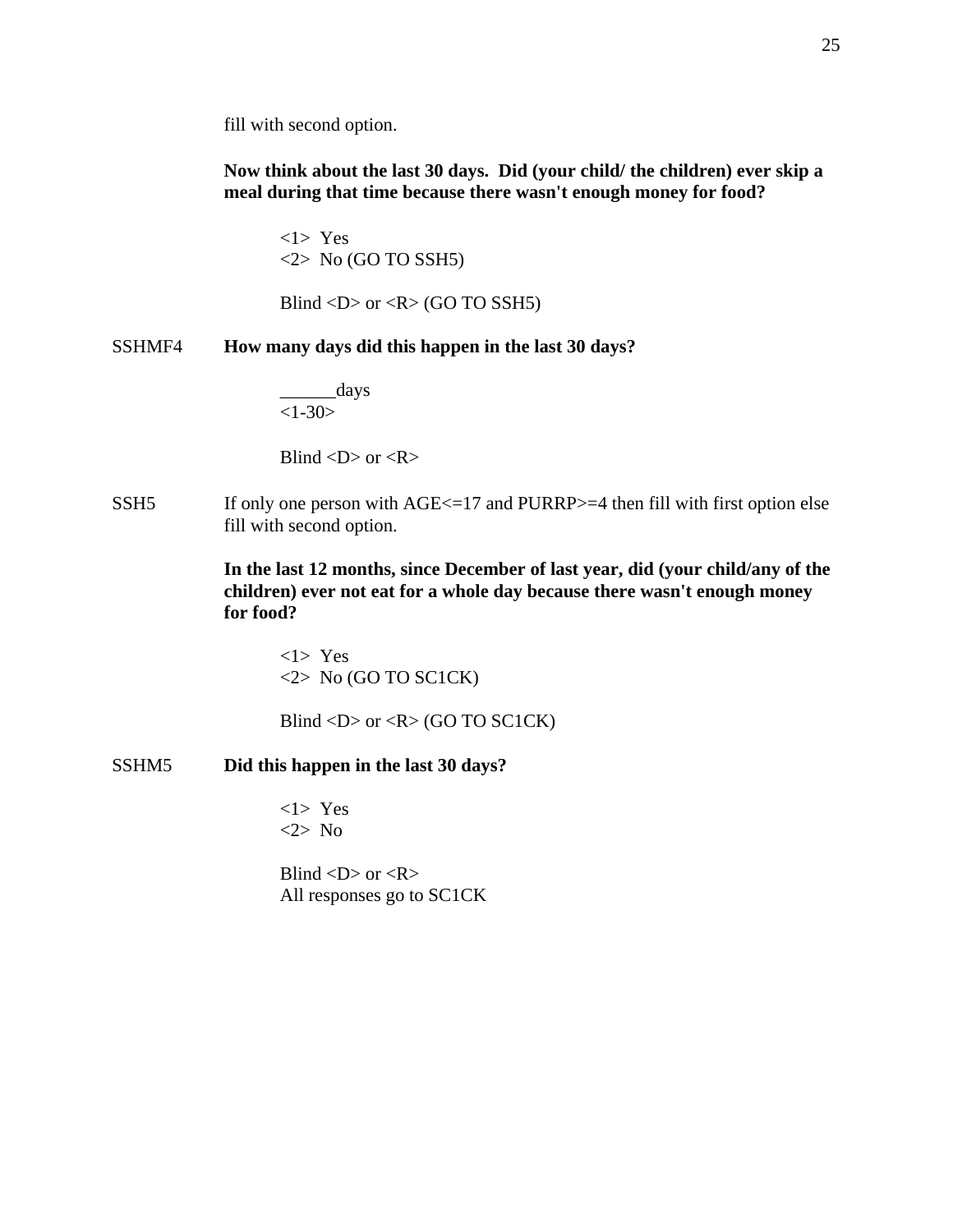# V. WAYS OF COPING WITH NOT HAVING ENOUGH FOOD

|                 | $SCICK$ If HHMEM = 1 and AGE is 60 years old or older of anyone in the household ask<br>SC1 else go to SC3.                                                            |
|-----------------|------------------------------------------------------------------------------------------------------------------------------------------------------------------------|
| SC1             | If more than one person in household fill with second option, else fill with first<br>option.                                                                          |
| any             | During the past 30 days, did (you/anyone in the household) receive any meals<br>delivered to the home from community programs, "Meals on Wheels," or                   |
|                 | other programs?                                                                                                                                                        |
|                 | $<1>$ Yes<br>$<2>$ No                                                                                                                                                  |
|                 | Blind $\langle D \rangle$ or $\langle R \rangle$                                                                                                                       |
| SC2             | If more than one person in household fill with second option, else fill with first<br>option.                                                                          |
|                 | During the past 30 days, did (you/anyone in the household) go to a<br>community program or senior center to eat prepared meals?                                        |
|                 | $<1>$ Yes<br>$<2>$ No                                                                                                                                                  |
|                 | Blind < $D$ > or < $R$ >                                                                                                                                               |
|                 | For items SC3 and SC4, if only 1 HHMEM = 1 and $(AGE>=18$ or PURRP <= 3) in household<br>then fill first parenthetical with first option else fill with second option. |
| SC <sub>3</sub> | In the last 12 months, did (you/you or other adults in your household) ever<br>get emergency food from a church, a food pantry, or food bank?                          |
|                 | $<1>$ Yes<br>$\langle 2 \rangle$ No (GO TO SC3A)                                                                                                                       |
|                 | Blind <d> or <r> <math>(R &gt; G0</math> TO SC4)</r></d>                                                                                                               |
| SCF3            | How often did this happen-almost every month, some months but not every<br>month, or in only 1 or 2 months?                                                            |